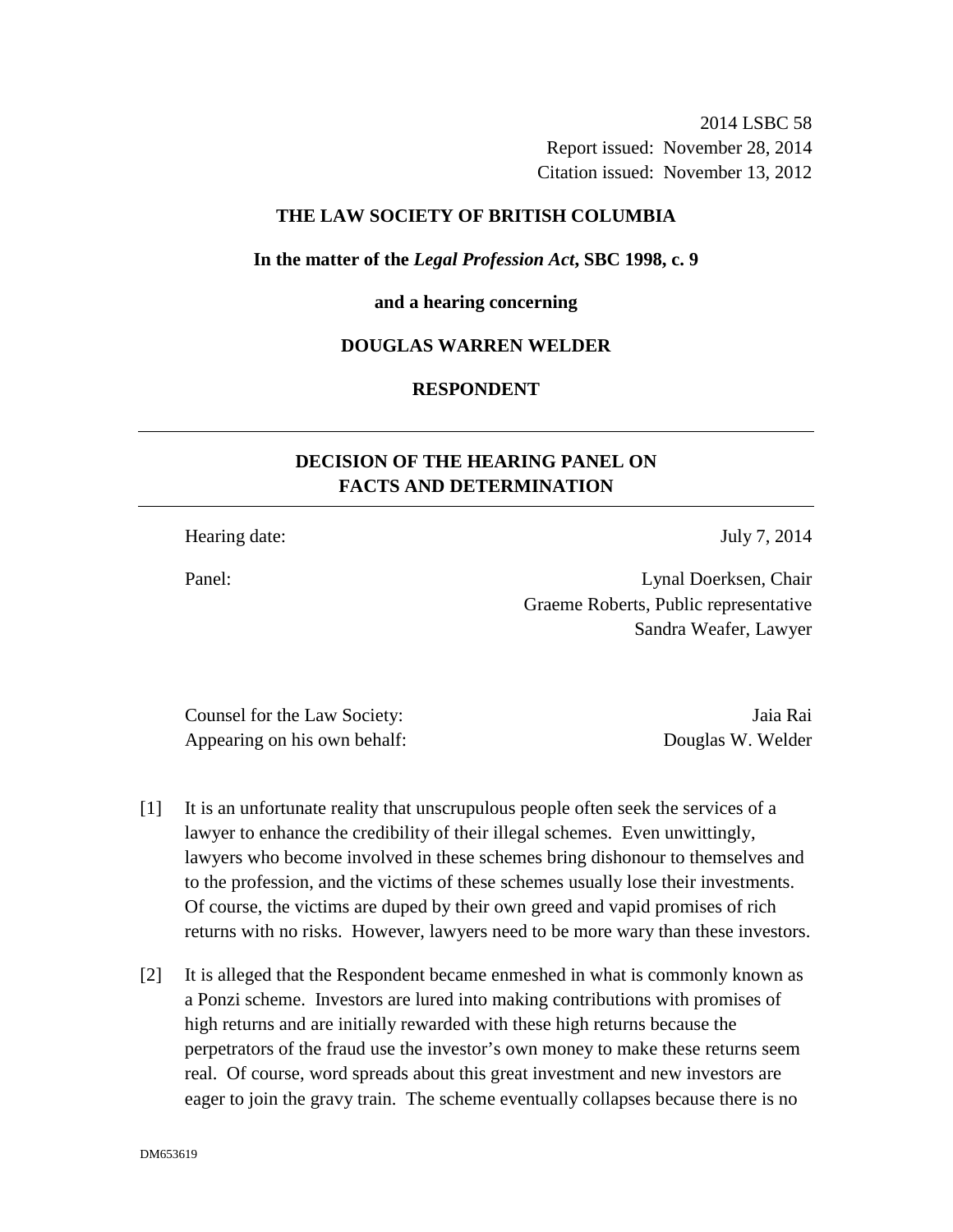real growth and the fraudsters abscond with the money or are found out by regulatory authorities who shut the scheme down. Lawsuits and prosecutions follow.

- [3] It must be stated at the outset that the Respondent was not one of the perpetrators of this Ponzi scheme, nor did he knowingly assist this illegal enterprise. However, it is alleged that, in representing a corporation that was being used to facilitate the Ponzi scheme, the Respondent failed in his duties as a lawyer and this amounts to professional misconduct.
- [4] The Panel received a large volume of material in a Notice to Admit that was served on the Respondent in accordance with the Rules. At the outset of this hearing, the Respondent sought an adjournment and, among other applications, an order that the Notice to Admit be set aside. Before commencing with this hearing, the Panel denied the Respondent's applications, including the application to set aside the Notice to Admit. See *Law Society of BC v. Welder*, 2014 LSBC 53. The hearing continued with the material in the Notice to Admit being admitted as evidence in this hearing. The Respondent presented no evidence at the hearing. What follows is gleaned from the Notice to Admit and supporting documents.
- [5] The Respondent has been served with a copy of the citation in accordance with the requirements of the Rules.
- [6] The Respondent was called and admitted as a member of the Law Society of British Columbia on May 12, 1981. The Respondent has been practising as a sole practitioner in Kelowna since 1991.
- [7] The citation has four allegations of professional misconduct. This decision will deal with 1 and 4 together and 2 and 3 separately. The first and fourth allegations are related and read, in part:
	- 1. In or about November 2006, you received funds into your trust account from a number of persons and disbursed them by wire transfer to US bank accounts controlled by International Fiduciary Corporation, SA ("IFC") contrary to a Temporary Order and Notice of Hearing dated November 1, 2006 (the "Cease Trade Order"), when you knew that the BC Securities Commission had commenced proceedings alleging that the investment scheme operated through IFC was fraudulent and had issued the Cease Trade Order.

…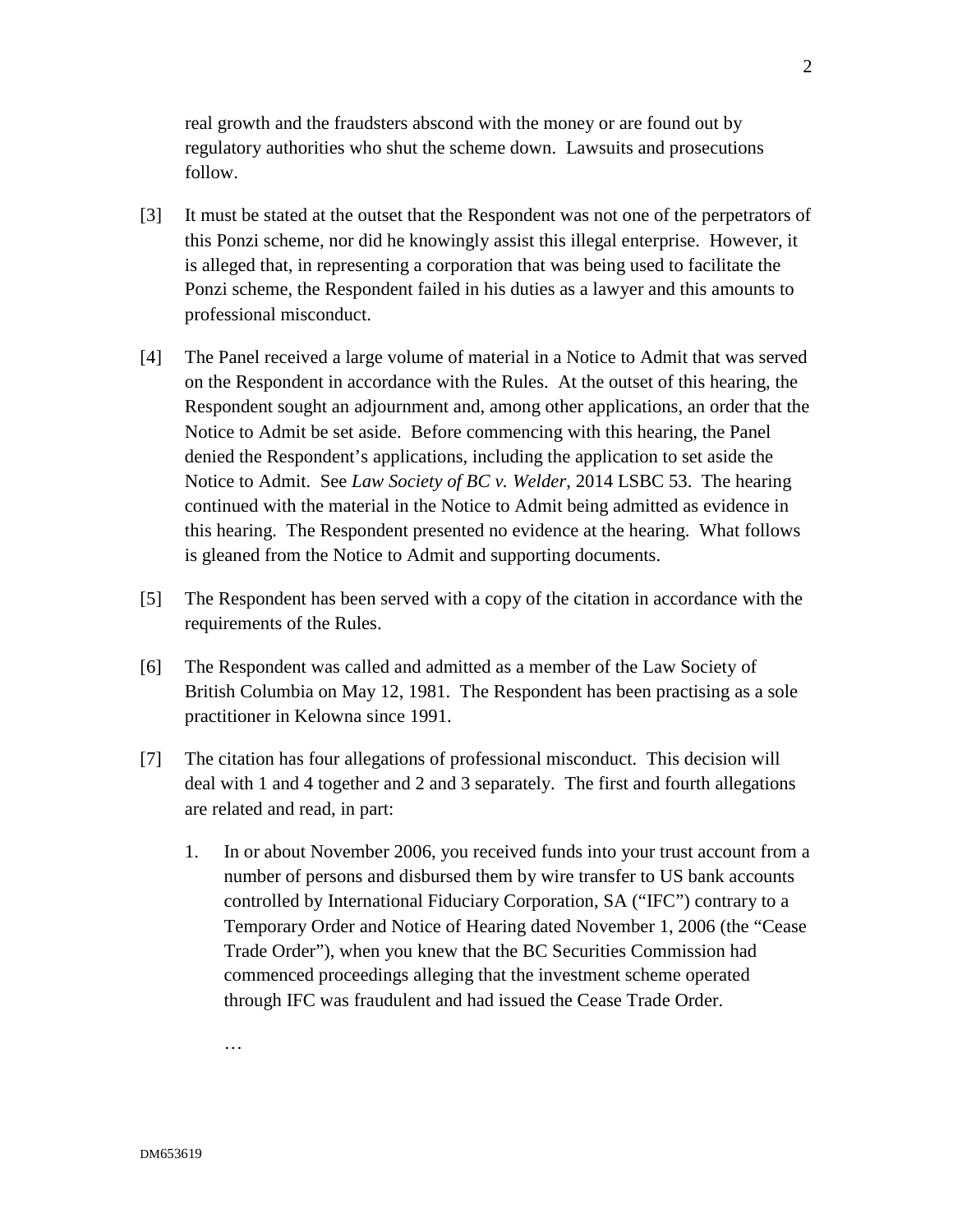This conduct constitutes professional misconduct, pursuant to section 38(4) of the *Legal Profession Act*.

4. Further, or in the alternative to paragraph 1, in November 2006, in the course of acting for IFC, you received funds into your trust account from the following persons and then disbursed them to U.S. bank accounts controlled by IFC without advising some or all of these persons that you were not protecting their interests, contrary to Chapter 4, Rule 1 of the *Professional Conduct Handbook*:

This conduct constitutes professional misconduct, pursuant to section 38(4) of the *Legal Profession Act*.

- [8] Allegations 1 and 4 further particularize that, from November 20 to 28, 2006, the Respondent received funds from seven separate investors (individuals, families or corporations) and transferred these funds to a bank account in the United States controlled by IFC. The total amount of money involved was \$1,653,425.
- [9] Chapter 4, Rule 1 of the *Professional Conduct Handbook*, as it was in 2006 and 2007, provides:

## **Dealing with unrepresented persons**

A lawyer acting for a client in a matter in which there is an unrepresented person must advise that client and unrepresented person that the latter's interests are not being protected by the lawyer.

- [10] Section 38(4) of the *Legal Profession Act* states:
	- (4) After a hearing, a panel must do one of the following
		- (a) dismiss the citation;
		- (b) determine that the respondent has committed one or more of the following:
			- (i) professional misconduct;
			- (ii) conduct unbecoming a lawyer;
			- (iii) a breach of this Act or the Rules;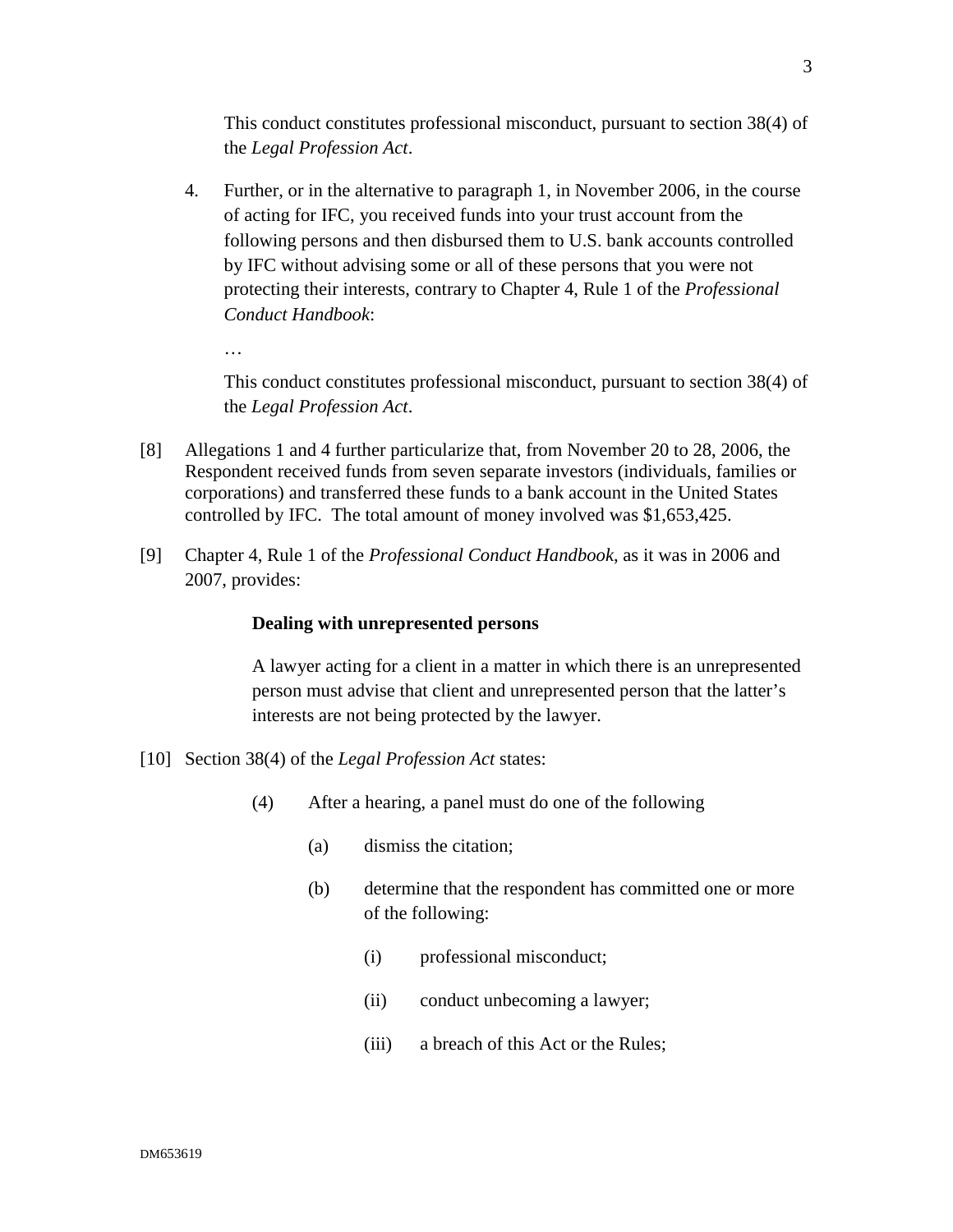(iv) incompetent performance of duties undertaken in the capacity of a lawyer;

**BACKGROUND FACTS ABOUT IFC** 

…

- [11] Prior to 2006, an investment scheme was started by DB, MS and PP (collectively referred to as the "IFC Principals"). The investment vehicle used by the IFC Principals was International Fiduciary Corporation, SA, a Virginia corporation headquartered in Arlington, Virginia, USA ("IFC").
- [12] The investment scheme promoted by the IFC Principals involved a minimum investment of US \$100,000 (the "IFC Scheme"). The IFC Principals promised investors, among other things, a return of six per cent per month.
- [13] Investors to the IFC Scheme would receive a "comfort" letter that would advise the investor that:
	- (a) IFC operates an "asset growth program" by buying and selling 1st Tier medium term bank notes;
	- (b) IFC does not sell or buy any form of securities or stocks whether or not governed by the Securities Exchange program;
	- (c) Investor funds are placed into a bank in Argentina or Florida, and each investor will have his or her own separate account number that is in full control of the investor;
	- (d) IFC uses the services of an experienced named lawyer in Washington DC. [Notice to Admit, Vol. 4, Tab 33]
- [14] The statements made by the IFC Principals to investors were false. The IFC Scheme was a fraudulent Ponzi scheme. The IFC Principals used funds from later investors to make the promised payments to earlier investors and to enrich themselves. The IFC Principals took in approximately \$40 million and converted \$12.7 million of that money for their own use.
- [15] At least 143 investors are known to have invested in the IFC Scheme, of which 89 are British Columbians. The British Columbia investors collectively invested over \$23.3 million in the IFC Scheme.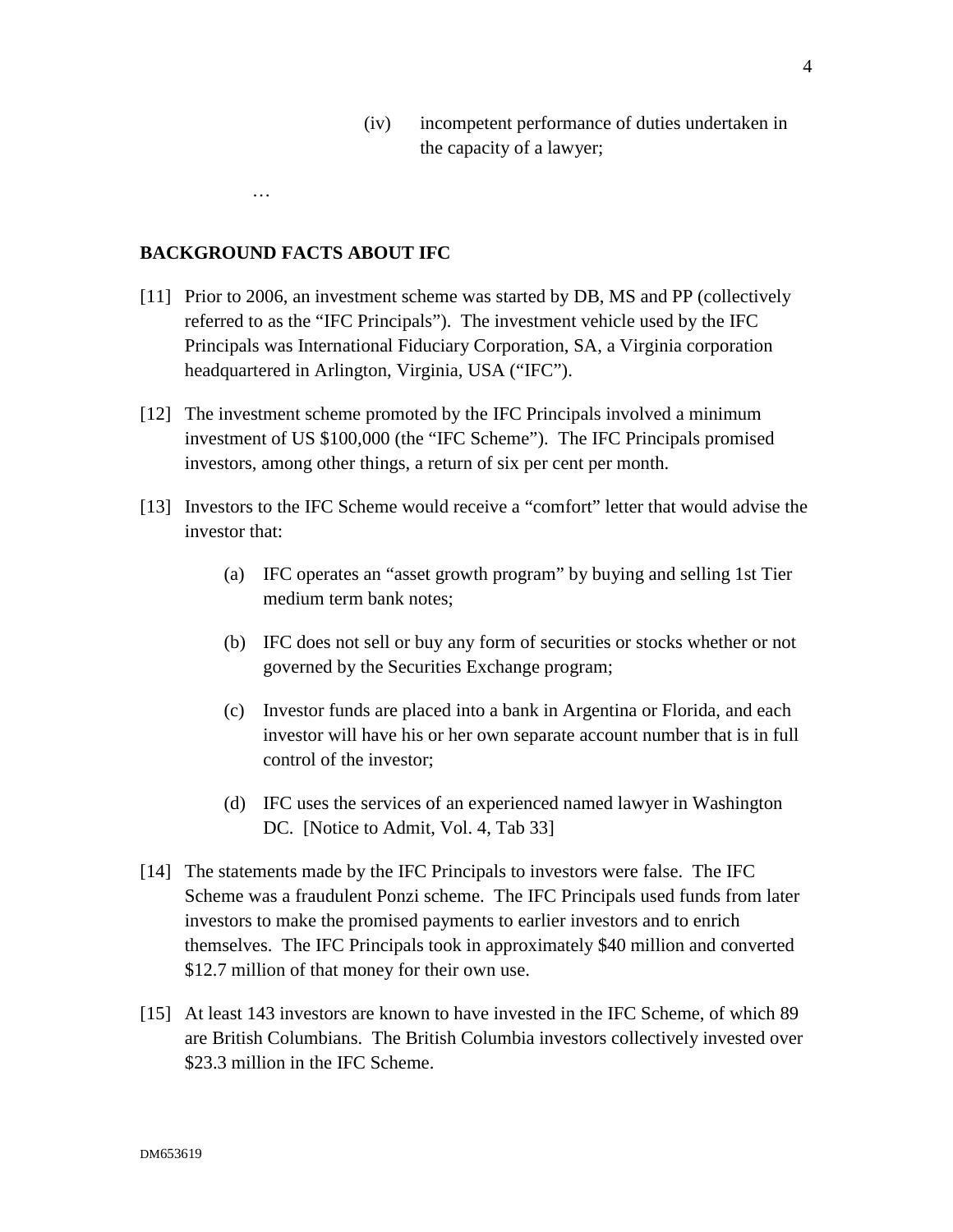- [16] Securities regulators took action against the IFC Principals. On November 1, 2006, the BC Securities Commission issued a Temporary Order and Notice of Hearing, also known as a "Cease Trade Order" ("CTO), naming IFC and the IFC Principals as respondents. The CTO was published on November 3, 2006. The CTO ordered that the IFC Principals and "*all persons cease trading in the IFC Investment*." The CTO was effective from November 1, 2006 to November 16, 2006 and then extended from time to time.
- [17] The CTO stated that:
	- (a) the IFC investment was a security under the BC *Securities Act;*
	- (b) the IFC Principals were not registered to trade securities under the *Securities Act;*
	- (c) IFC had not filed a prospectus for this investment;
	- (d) the investment was being offered for sale to residents of British Columbia contrary to the *Securities Act*; and
	- (e) the investment "… advertises numerous characteristics often attributed to Prime Bank investment schemes to make them appear legitimate."
- [18] The CTO also contained the following statements related to the nature of the IFC Scheme:
	- 10. The IFC Investment advertises numerous characteristics often attributed to Prime Bank investment schemes to make them appear legitimate, including:
		- …
		- (b) investor funds are purportedly invested in "an asset growth program by buying and selling 1st Tier medium term bank notes":
		- (c) the promise of an inordinately high interest rate;
		- (d) the guarantee that investor capital is not put at risk;
		- …
		- (g) investor funds are directed first to the United Bank NA in Arlington, Virginia, and then to either the Banco Bilboao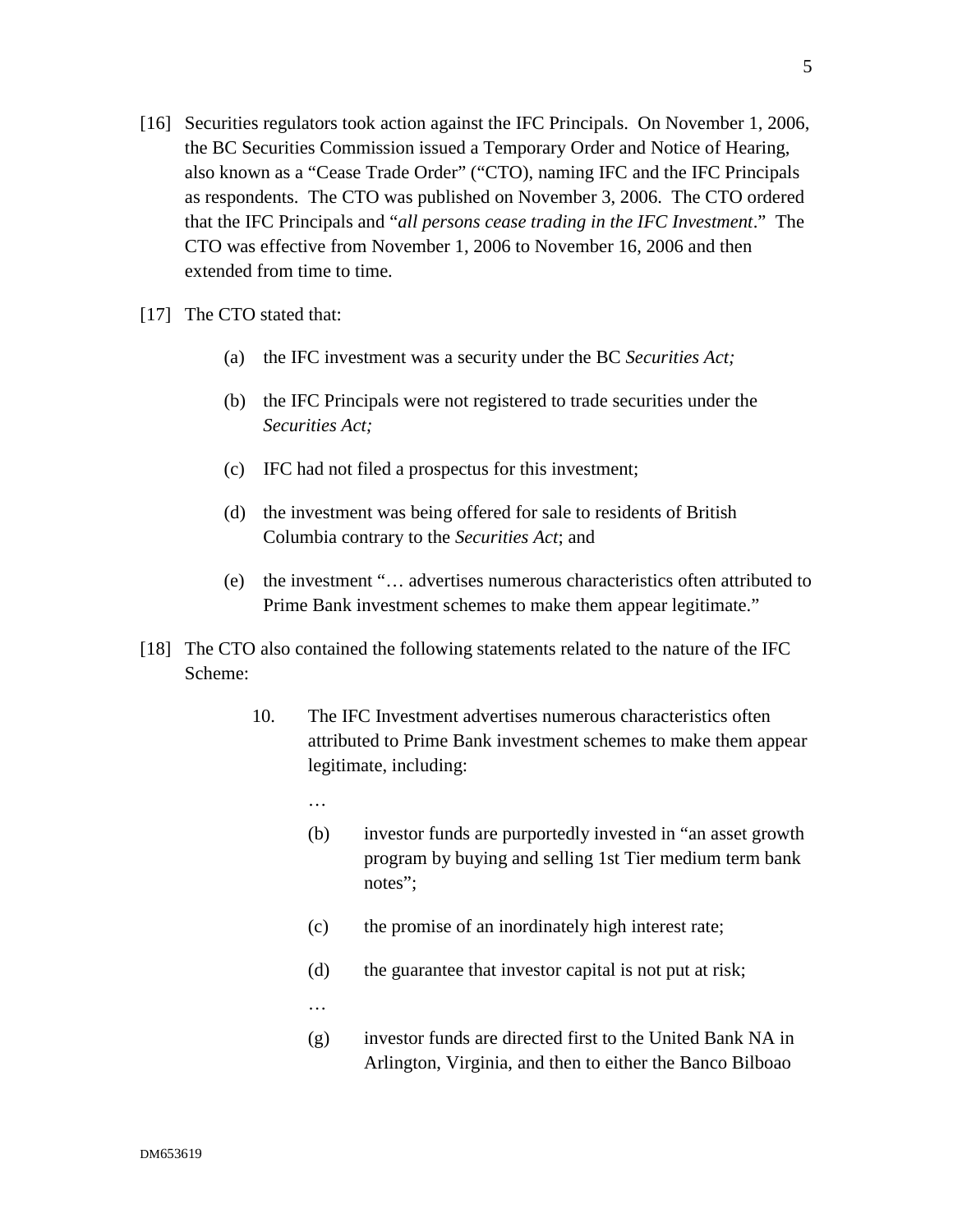Vizcaya Argentaria or Great Florida Bank, at the discretion of IFC.

11. Prime Bank investments are fictional. Secret, exclusive overseas markets for discounted financial instruments do not exist. In promoting and selling the IFC Investment to residents of British Columbia, the Respondents acted contrary to section 57(b) of the Act.

[Notice to Admit, Vol. 2, Tab 7, pp 9&10]

- [19] The Respondent was not specifically named in the CTO, but one of the terms of the CTO was that *all persons* were to cease trading in the IFC Scheme.
- [20] The Respondent became aware of the CTO, including all of its terms, on November 6 or 7, 2006.
- [21] Prior to the publication of the Notice of Hearing and CTO, IFC was using the services of another lawyer, Mr. McCandless. After learning of the actions taken by the BC Securities Commission, Mr. McCandless informed MS, one of the IFC principals, in November 2006 that he was reluctant to transmit any more funds to be paid by investors to IFC.
- [22] As a result, IFC retained the Respondent on or about November 6, 2006 to act on its behalf in the BC Securities Commission proceedings and to handle the transfer of funds from investors to IFC.

## **THE RESPONDENT'S INVOLVEMENT IN IFC PRIOR TO THE CTO**

- [23] Although the Respondent did not act for IFC until November 6, 2006, the Respondent knew MS from at least 2004. MS also went by the alias "Marty Stewart". The Respondent knew that MS and Stewart were the same person. MS, through his alias Marty Stewart, was a principal of M Investments and W Ltd.
- [24] Between August 2004 and November 7, 2006, the Respondent and MS exchanged emails. The emails concern matters other than IFC such as:
	- (a) federal reserve bond boxes;
	- (b) the Respondent providing his US dollar trust account number to MS on December 9, 2004; and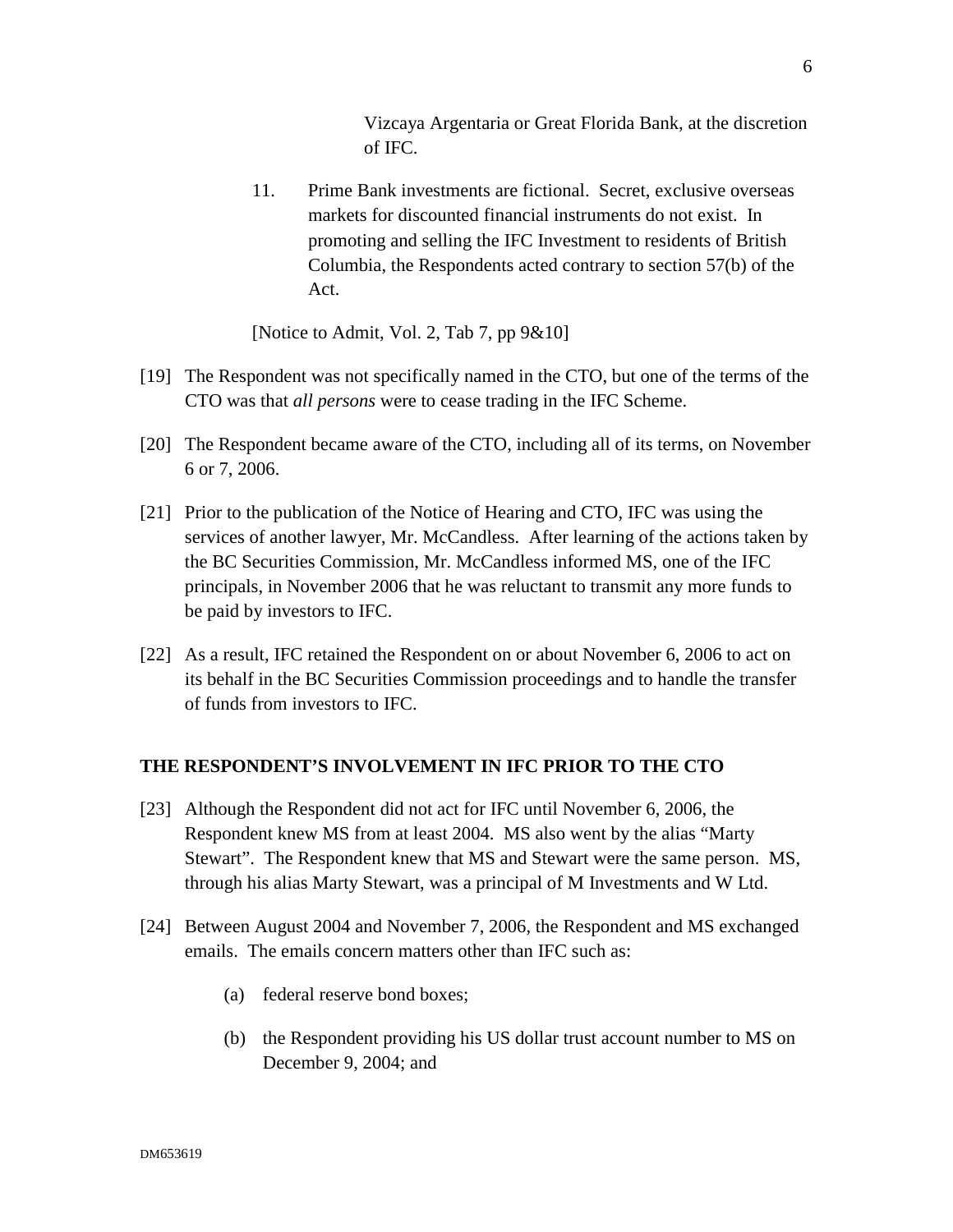(c) the transfer of funds from the Respondent's US pooled trust account to MS's US dollar account in Hong Kong.

[Notice to Admit, Vol. 4, Tabs 34-46]

- [25] Between August 14, 2005 and November 7, 2006, the Respondent received the following from MS regarding the IFC Scheme:
	- (a) email received on August 14, 2005 at 12:46 pm with attachments, concerning the opening of a bank account on behalf of IFC [Notice to Admit Documents, Vol. 4, Tab 29].
	- (b) email received on August 30, 2005 at 7:58 pm attaching a 2005 "comfort letter" for potential IFC investors investing between US \$100,000 and US \$999,999.99 [Notice to Admit Documents, Vol. 4, Tab 30].
	- (c) email received on October 13, 2005 at 9:31 pm attaching an "operating agreement" for potential IFC investors investing US \$1 million or more [Notice to Admit Documents, Vol. 4, Tab 31].
	- (d) email received on October 8, 2006 at 3:51 pm attaching an "information form" for the purpose of wiring money between bank accounts by depositors [Notice to Admit Documents, Vol. 4, Tab 32].
	- (e) email received on November 7, 2006 at 10:15 am attaching four documents, including a 2006 "comfort letter" for potential IFC investors and form of authorizations regarding the funds deposited with IFC [Notice to Admit Documents, Vol. 4, Tab 33].
- [26] The Respondent did not volunteer to the Law Society that he had received the emails referenced in the above paragraph:
	- (a) When the Law Society commenced an audit and asked the Respondent about his knowledge of IFC, the Respondent said that he did not know a great deal about IFC until he attended the hearing at the BC Securities Commission;
	- (b) On page 2 of the Respondent's letter dated July 26, 2008 to the Law Society, he wrote that "I believe that my first contact about IFC was during a phone conversation with MS on November 6, 2006." [Notice to Admit, Vol. 5, Tab 59]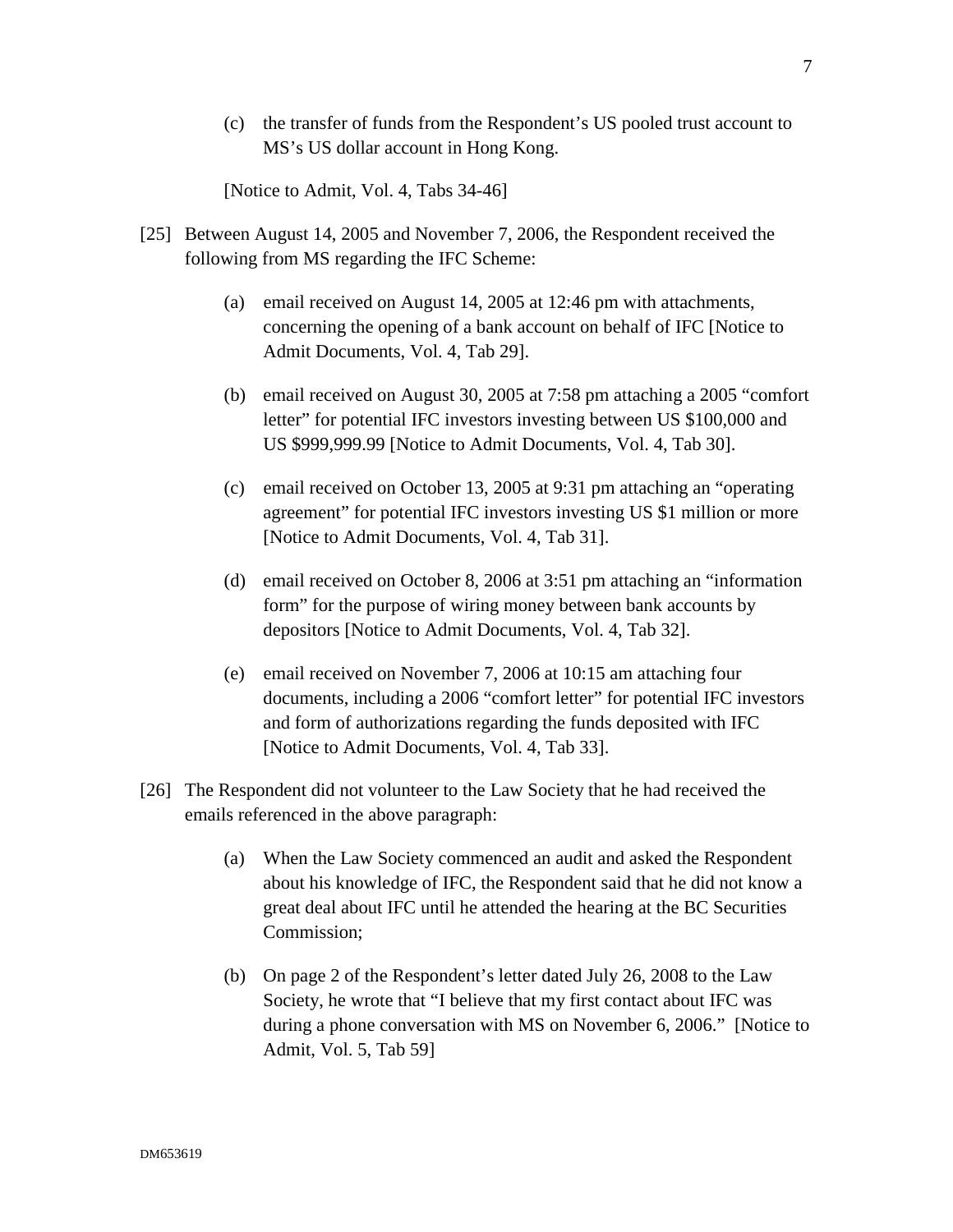- [27] On December 29, 2004 the Respondent opened a client file identifying MS as the client for "Miscellaneous Matters" (the "MS Miscellaneous Client File"). Between December 2004 and October 2005, the Respondent received and disbursed trust funds that he recorded on the MS Miscellaneous Client File ledger. [Notice to Admit, Vol. 2, Tab 15]
- [28] Within this file were found the following documents:
	- (a) a newsletter entitled "Medium Term Notes" published by CIBC World Markets;
	- (b) an article entitled "Who's Afraid of Bank Debentures" printed from a website on November 24, 2006 at 8:24 am;
	- (c) articles entitled "Bank Roll and Bank Debenture Schemes," "The Prime Bank Instrument Raises its (Ugly) Head Again" and "Prime Bank Instruments Bank Debenture Programs" printed from a website on November 24, 2006 at 8:37 am; and
	- (d) a printout from the United States Department of Treasury, Bureau of the Public Debt website containing information on "Prime Bank Trading Programs, High Yield Investment Programs, Roll Programs and Private Placement Programs" printed on November 24, 2006 at 8:38 am.

[Notice to Admit Documents, Vol. 2, Tab 15]

[29] The Respondent read the documents referenced above on November 24, 2006.

# **THE RESPONDENT'S INVOLVEMENT WITH IFC AND MS ON NOVEMBER 6, 2006 AND THEREAFTER**

- [30] On November 6, 2006, the Respondent spoke with MS, at which time MS told him about the BC Securities Commission proceedings. On November 7, 2006, the Respondent opened a file identifying MS as the client and identifying the client matter as "BCSC Cease Trade Order – IFC" (the "BCSC – IFC Client File").
- [31] On November 7, 2006, the Respondent received an email from MS attaching a BC Securities Commission news release referencing the CTO and Commission proceedings. That email contained the following comment: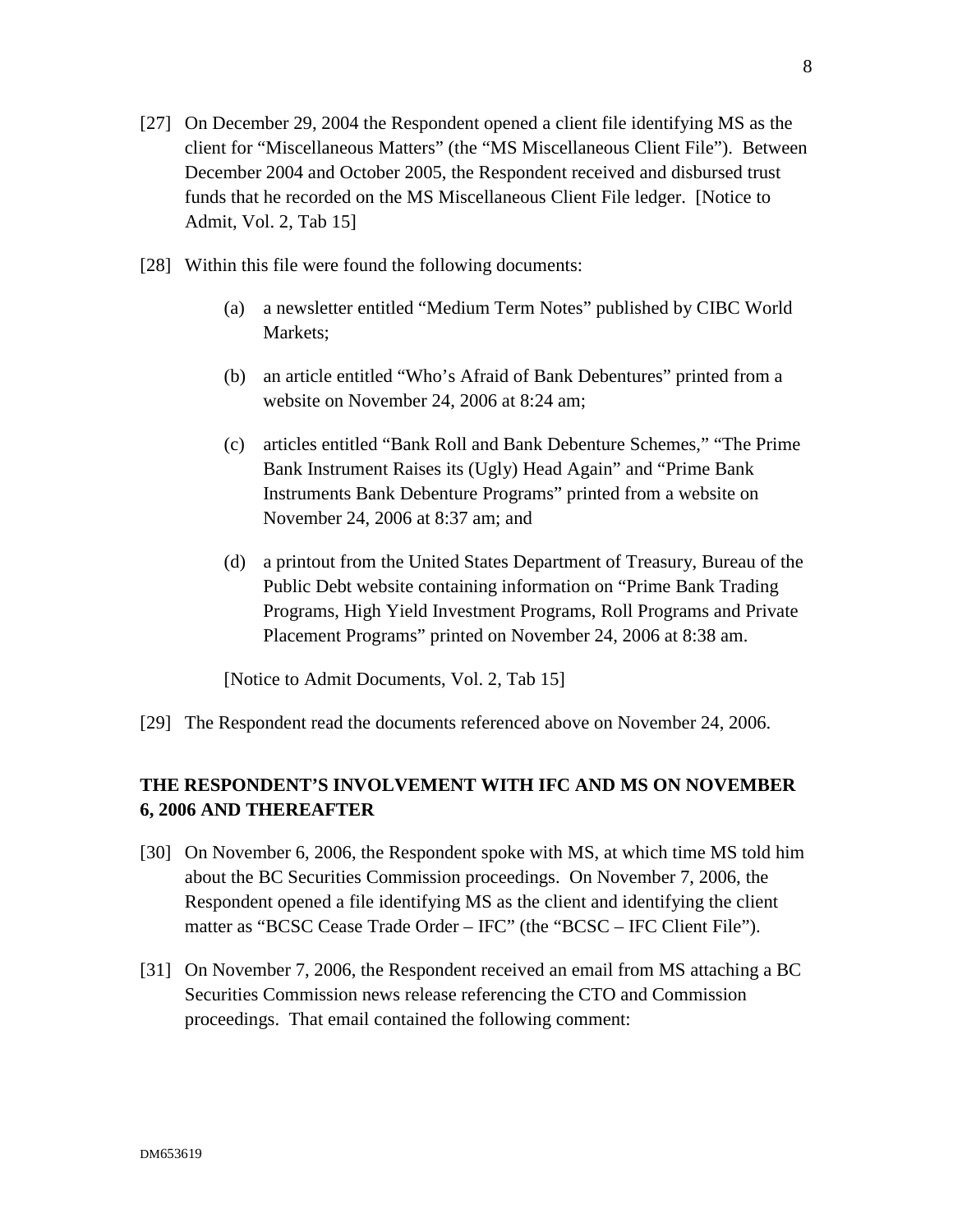In the meantime, a cease-trade order is in place until Nov. 16, 2006 against trading in the IFC investment in BC and for DB, MS and PP to cease all investor relations activities on behalf of IFC.

[Notice to Admit Documents, Vol. 2, Tab 7]

- [32] On November 7, 8, 10 and 12, 2006, the Respondent had telephone discussions with MS, DB and others regarding IFC and the Commission proceedings. The Respondent sent an email to DB on November 12, 2006.
- [33] On November 14, 2006, the Respondent:
	- (a) had a telephone discussion with MS and PP; and
	- (b) received from PP a copy of the Notice of Hearing and CTO along with a letter authorizing him to represent both IFC and PP at the BC Securities Commission hearing scheduled for November 16, 2006 (the "BCSC Hearing").

[Notice to Admit Documents, Vol. 2, Tab 7].

- [34] On November 15, 2006, the Respondent:
	- (a) had telephone discussions with Alan Keats, Senior Legal Counsel at the BC Securities Commission, and Paul Bansal, Senior Investigator in the Enforcement Division of the BC Securities Commission;
	- (b) received from Mr. Keats an email confirming that the Respondent had been retained to represent IFC and all three IFC Principals in the BC Securities Commission proceedings. [Notice to Admit Documents, Vol. 2, Tab 7]
	- (c) received with Mr. Keats' email a copy of Mr. Bansal's affidavit sworn November 10, 2006 (the "Bansal Affidavit"), which outlined the many concerns the BC Securities Commission had with IFC. [Notice to Admit Documents, Vol. 6, Tab 68 and Vol. 2, Tab 7]
	- (d) reviewed the Bansal Affidavit; and
	- (e) had telephone discussions with PP and MS.
- [35] On November 16, 2006, the Respondent: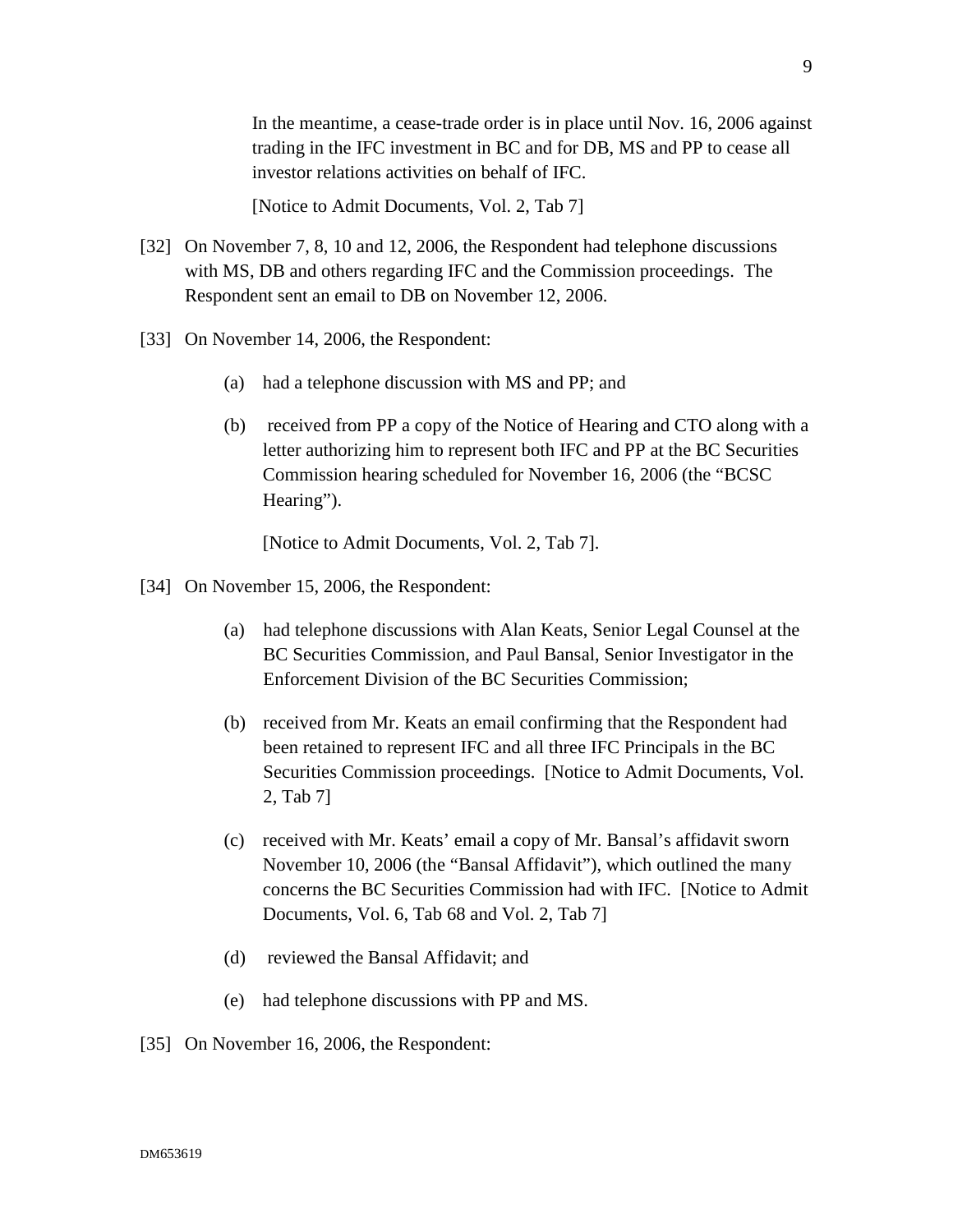- (b) appeared by telephone to speak to his application to adjourn the BCSC Hearing; [Notice to Admit Documents, Vol. 3, Tab 24] and
- (c) had telephone discussions with the IFC Principals [Respondent's handwritten notes contained in Notice to Admit. Documents, Vol. 2, Tab 7]
- [36] On December 4, 2006, the United States Securities and Exchange Commission ("SEC") filed a civil action against IFC and the IFC Principals in US District Court in Alexandria, Virginia (the "SEC Complaint"). [Notice to Admit Documents, Vol. 6, Tab 72]
- [37] The BCSC IFC Client File contained a copy of the SEC Complaint. [Notice to Admit Documents, Vol. 2, Tab 7]
- [38] The Respondent learned of the SEC Complaint on December 4, 2006 or shortly thereafter.
- [39] On December 4, 2006, the SEC also issued a Temporary Restraining Order that froze IFC's bank accounts, [Notice to Admit Documents, Vol. 6, Tab 73]
- [40] On December 12, 2006, a preliminary injunction was granted by a US Court. [Notice to Admit Documents, Vol. 6, Tab 77]
- [41] The BCSC Hearing was adjourned to December 14, 2006 on the basis of the Respondent's submissions, and the CTO was extended to that date.
- [42] On December 14, 2006, the Respondent received an email from the BC Securities Commission attaching an order issued December 13, 2006 extending the CTO and adjourning the BCSC Hearing. [Notice to Admit Documents, Vol. 6, Tabs 78-79]
- [43] On March 12, 2007, the Respondent sent a letter to Mr. Keats of the BC Securities Commission advising that he is no longer representing IFC or the IFC Principals. [Notice to Admit Documents, Vol. 2, Tab 7]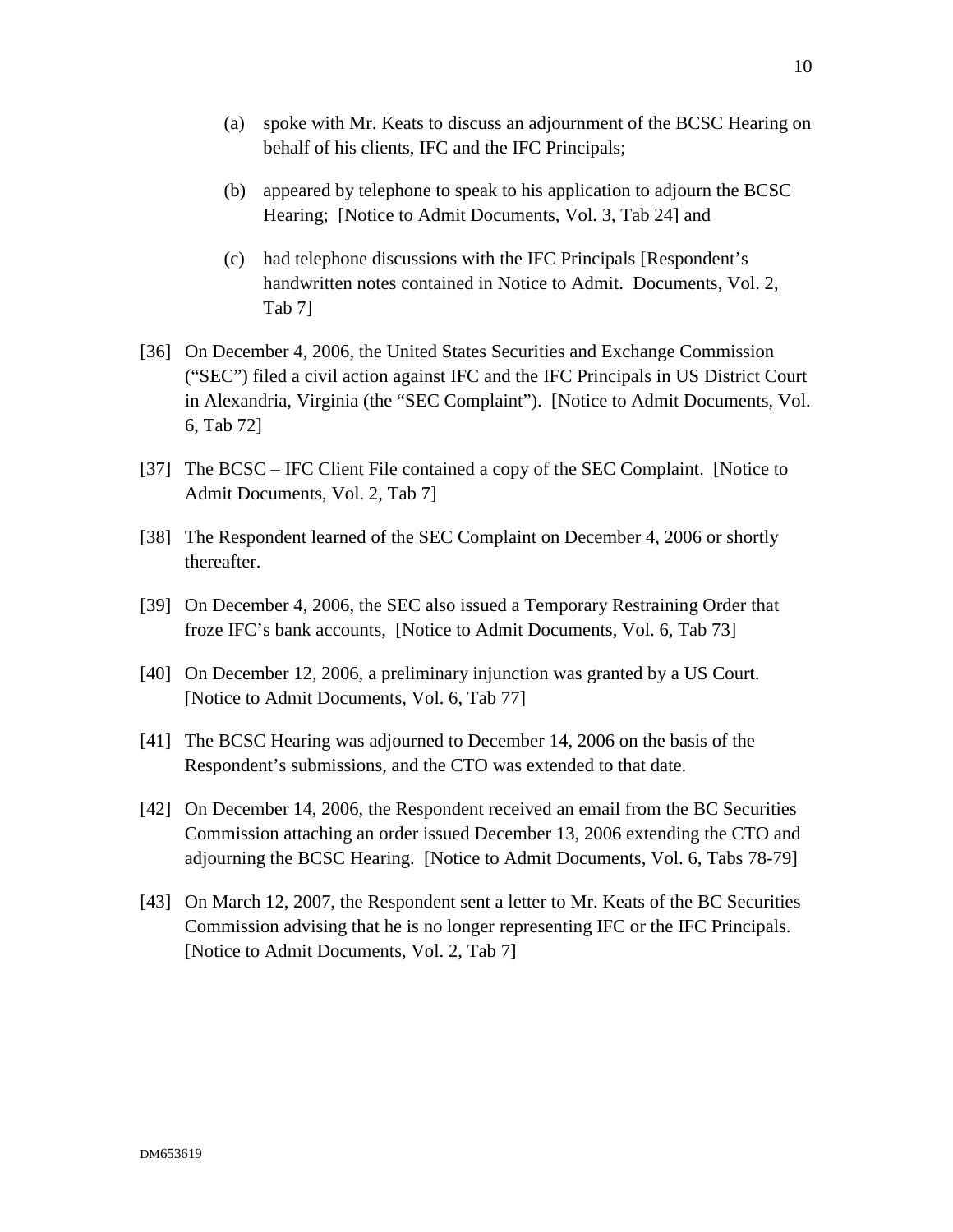# **THE RESPONDENT'S CONDUCT IN RELATION TO FUNDS RECEIVED FROM IFC INVESTORS IN NOVEMBER AND DECEMBER 2006**

- [44] Beginning on November 20, 2006, the Respondent received funds into his US dollar pooled trust account from or on behalf of individuals wishing to invest in the IFC Scheme (the "IFC "Investors").
- [45] The Respondent disbursed most of the trust funds he received from IFC Investors to bank accounts held at United Bank in Arlington, Virginia, USA ("United Bank"). The bank accounts at United Bank were controlled by IFC.
- [46] In the period November 20, 2006 to November 28, 2006, the Respondent received trust funds from IFC Investors totalling \$1,653,425.
- [47] On November 27 and November 28, 2006, the Respondent made withdrawals from trust by wire transfer totalling US \$1,649,817.52 to the benefit of IFC (the "IFC Withdrawals").
- [48] The Respondent made the IFC Withdrawals while the CTO was in effect.
- [49] The Respondent did not personally disclose the existence of the CTO to the IFC Investors. The Respondent did not give the IFC Investors any legal advice regarding investment in the IFC Scheme or deposit of investment funds to the United Bank while the CTO was in effect.
- [50] The Respondent did not give IFC or MS any legal advice regarding acceptance of funds from IFC Investors while the CTO was in effect.
- [51] The Notice to Admit and the supporting documents go into extensive detail about the seven IFC investors (persons, families or corporate entities) that provided funds to the Respondent's trust account and the transfer of those funds to an IFC bank account. What follows are the details of these transactions from the Notice to Admit. *The reader can continue to paragraph 205 if these details are not required for further analysis.*

## **SS AND AS FUNDS**

[52] On November 15, 2006, the Respondent received an email from KS in which he wrote:

> I am a close friend of the Principals of IFC and have a gentleman who is coming forward into the "program". He will be scanning his personal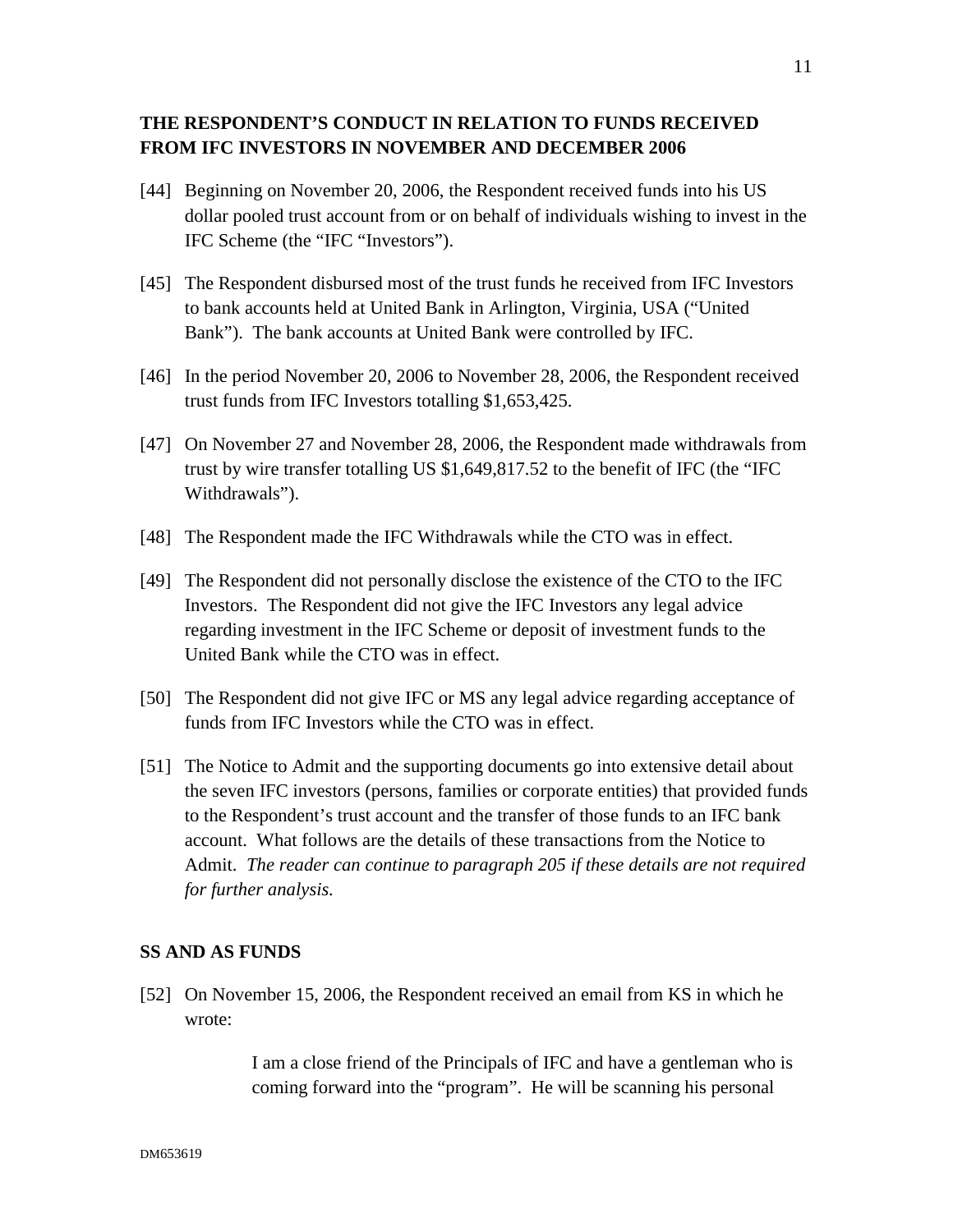credentials and forwarding these to me, so that I can later forward them to you for the Banking side of things.

I already have your Bank wire information (Trust Account), but must request the official Banking forms for my friend to fill out. Could you please send these forward after I email you his scanned identification paperwork?

If you need to confirm with MS who I am, that will be great.

[Notice to Admit Documents, Vol. 2, Tab 8]

- [53] The Respondent received a second email from KS on November 15, 2006, attaching copies of personal identification for SS and AS. At the time, SS and AS lived in Washington State. [Notice to Admit Documents, Vol. 2, Tab 8]
- [54] On November 20, 2006, the Respondent received an email from KS, copied to MS, and a fax from KS, both of which stated that the Respondent should expect a wire transfer of funds from SS and AS into his trust account. [Notice to Admit Documents, Vol. 2, Tab 8] On the same day, the Respondent received \$200,075 from AS and SS into his trust account by wire transfer (the "S Funds").
- [55] At the time the Respondent received the S Funds into his trust account, he knew that:
	- (a) the S Funds were deposited for the benefit of AS and SS; and
	- (b) the S Funds were intended for investment in the IFC Scheme.
- [56] On or about November 20, 2006, the Respondent opened a client file identifying SS and AS as the clients and identifying IFC as the client matter (the "S Client File").
- [57] On November 23, 2006, the Respondent received an email from KS requesting confirmation of receipt of the S Funds by wire transfer. In that email, KS wrote:

SS is trying to get into the "cycle" (Virginia) this month-end so that he gets plugged in on time.

[Notice to Admit Documents, Vol. 2, Tab 8]

[58] On November 27, 2006, the Respondent disbursed \$200,071.12 of the S Funds from trust by sending \$200,000 by wire transfer to an account at United Bank and paying a wire transfer fee of \$71.12.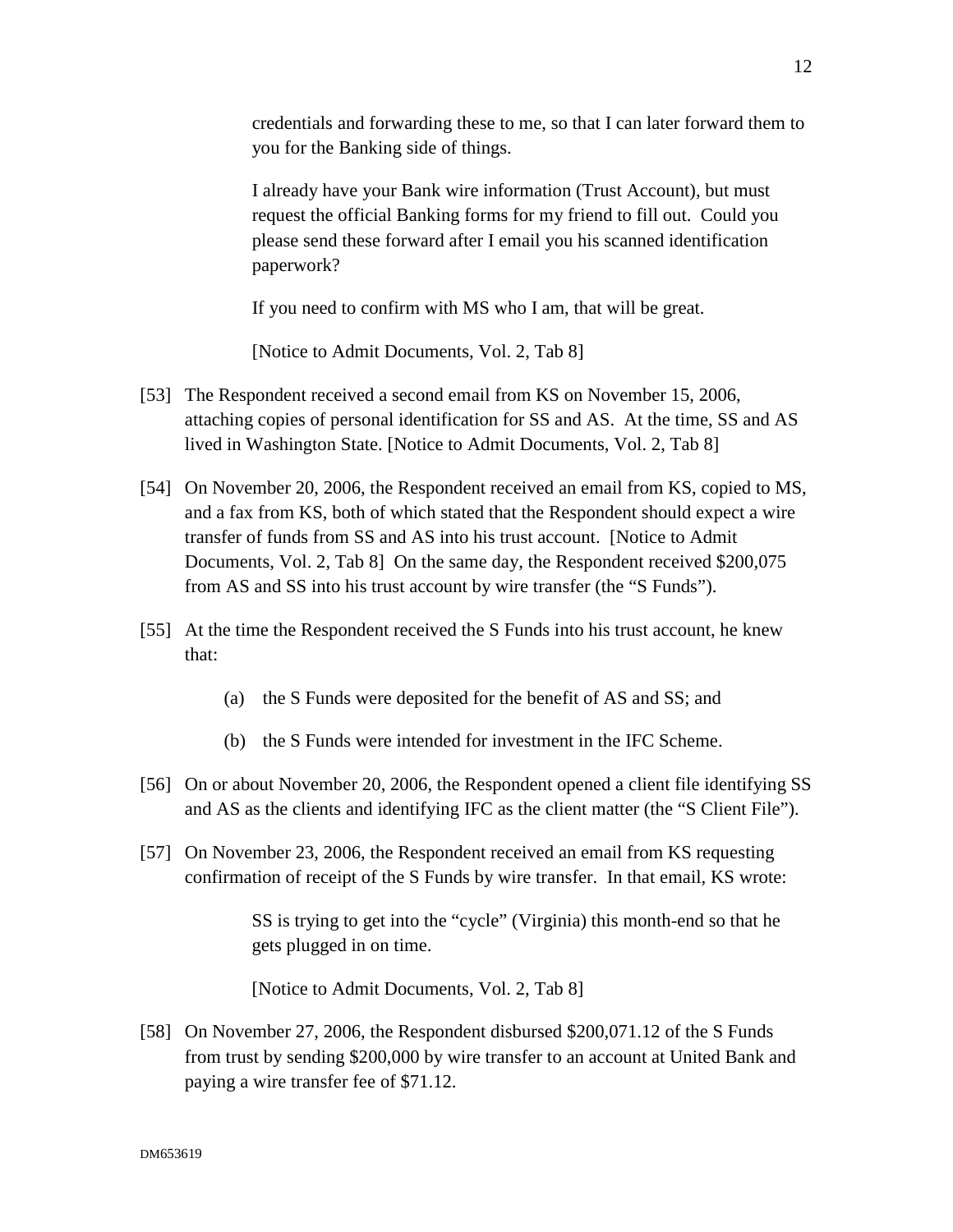- [59] The wire instructions provided by the Respondent identified IFC, not AS or SS, as the beneficiary.
- [60] At the time the Respondent disbursed the S Funds, the Respondent knew that IFC controlled the bank account at United Bank.
- [61] The Respondent disbursed the S Funds to the credit of IFC on instructions of KS or MS.
- [62] The Respondent did not take instructions from SS or AS, and the Respondent had no communications with SS or AS.
- [63] The Respondent acted for IFC or MS in respect of the receipt and disbursement of the S Funds and did not act for SS or AS in respect of the receipt and disbursement of the S Funds.
- [64] The Respondent did not inform SS or AS of the existence of the CTO or related BC Securities Commission Proceedings.
- [65] The Respondent did not recommend to SS or AS that they obtain independent legal advice or advise SS or AS that he was not protecting their interests.

### **RF FUNDS**

- [66] On November 21, 2006, the Respondent received \$120,090 from RF into his trust account by wire transfer (the "F Funds"). Prior to November 2006, RF had invested in the IFC Scheme through Mr. McCandless. RF provided the F Funds to the Respondent because he was told by someone other than the Respondent that "they were switching lawyers."
- [67] On or about November 21, 2006, the Respondent opened a client file identifying RF as the client and IFC as the client matter (the "F Client File").
- [68] On November 26, 2006, DE sent an email to the Respondent in which he:
	- (a) informed the Respondent that the F Funds had been deposited into the Respondent's trust account; and
	- (b) instructed the Respondent to wire the funds to United Bank to the credit of IFC.

[Notice to Admit Documents, Vol. 2, Tab 9]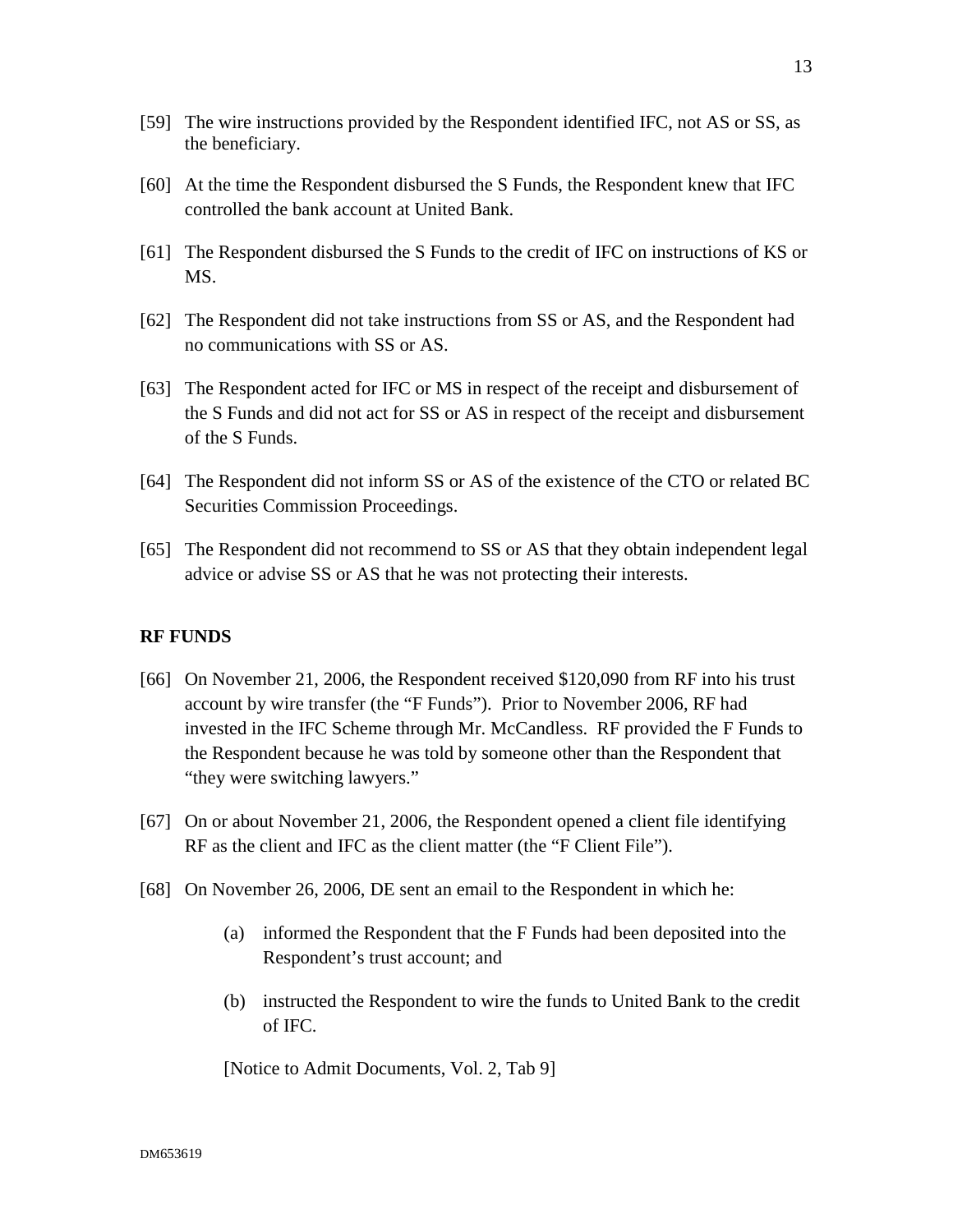- [69] On or about November 28, 2006, DE provided RF's address to the Respondent. At the time, RF lived in Abbotsford, BC.
- [70] On November 28, 2006, the Respondent disbursed \$120,071.24 of the F Funds from trust by sending \$120,000 by wire transfer to a bank account at United Bank and paying a wire transfer fee of \$71.24.
- [71] The wire instructions provided by the Respondent identified IFC, not RF, as the beneficiary. The Respondent disbursed the F Funds to the credit of IFC on instructions of DE or MS.
- [72] The Respondent did not take instructions from RF and the Respondent had no communications with RF prior to disbursing the F Funds.
- [73] The Respondent acted for IFC or MS and did not act for RF in respect of the receipt and disbursement of the F Funds.
- [74] The Respondent did not inform RF of the existence of the CTO or related BC Securities Commission Proceedings.
- [75] The Respondent did not recommend to RF that he obtain independent legal advice or advise RF that he was not protecting his interests.
- [76] RF learned of the CTO from DB, at the end of December 2006 or in January 2007, after the Respondent had disbursed the F Funds to IFC.

#### **RJ FUNDS**

- [77] RJ was referred to the Respondent by DS. DS told RJ that Mr. McCandless "wasn't doing it anymore" and the Respondent was "handling it."
- [78] On November 21, 2006, the Respondent received \$100,100 from RJ into his trust account by way of a bank draft dated November 17, 2006 deposited into his trust account by MS (the "J Funds"). The bank draft for the J Funds was provided by RJ to DS who in turn provided it to MS.
- [79] On November 21, 2006, the Respondent received, by fax from DS, copies of RJ's driver's licence and birth certificate, and the name of his company. At the time, RJ lived in Aldergrove, BC.
- [80] The Respondent did not have any discussions with DS about the J Funds.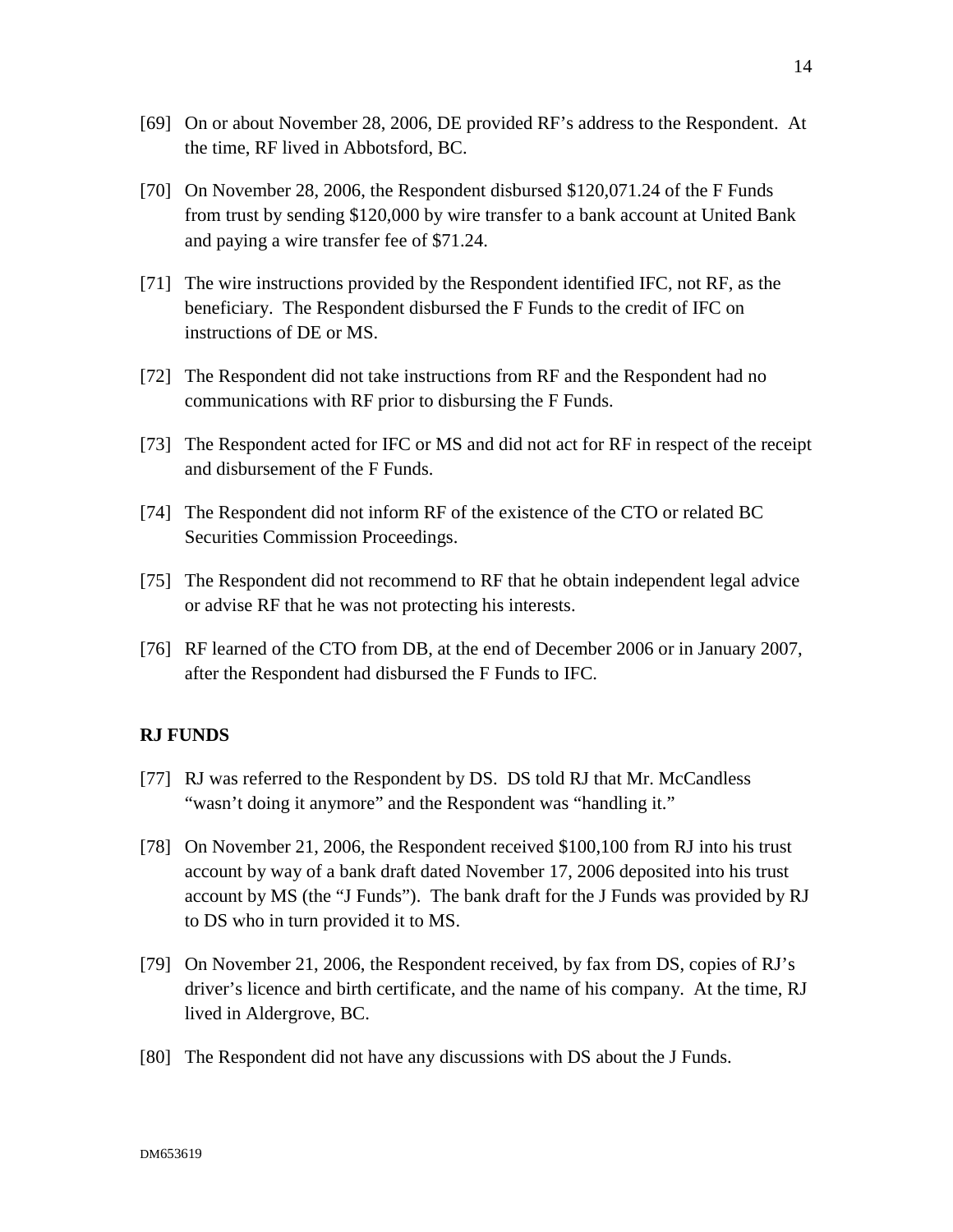- [81] On or about November 21, 2006, the Respondent opened a client file identifying RJ as the client and identifying IFC as the client matter (the "J Client File").
- [82] On November 28, 2006, the Respondent received emails from MS advising the Respondent that MS had deposited the J Funds into the Respondent's trust account and instructing to the Respondent to wire the J Funds to the United Bank for the credit of IFC. [Notice of Admit Documents Vol. 2, Tab 11]
- [83] On November 28, 2006, the Respondent disbursed \$100,071.24 of the J Funds from trust by sending \$100,000 by wire transfer to an IFC-controlled bank account at United Bank and paying a wire transfer fee of \$71.24.
- [84] The wire instructions provided by the Respondent identified IFC, not RJ, as the beneficiary.
- [85] The Respondent disbursed the J Funds to the credit of IFC on the instructions of MS and not on instructions from RJ.
- [86] The Respondent had no communications with RJ prior to disbursing the J Funds.
- [87] The Respondent acted for IFC or MS and not RJ in respect of the receipt and disbursement of the J Funds.
- [88] The Respondent did not inform RJ of the existence of the CTO or related BC Securities Commission Proceedings.
- [89] The Respondent did not recommend to RJ that he obtain independent legal advice or advise RJ that he was not protecting his interests.
- [90] RJ provided the J Funds for investment in the IFC Scheme. Someone other than the Respondent told him that:
	- (a) his funds would be deposited into a bank account in his name and stay in that account;
	- (b) he could have his money back at any time; and
	- (c) his funds would be deposited through a lawyer as an assurance that the money was being handled right and looked after.
- [91] RJ says that the Respondent provided him no legal advice about his investment in the IFC Scheme.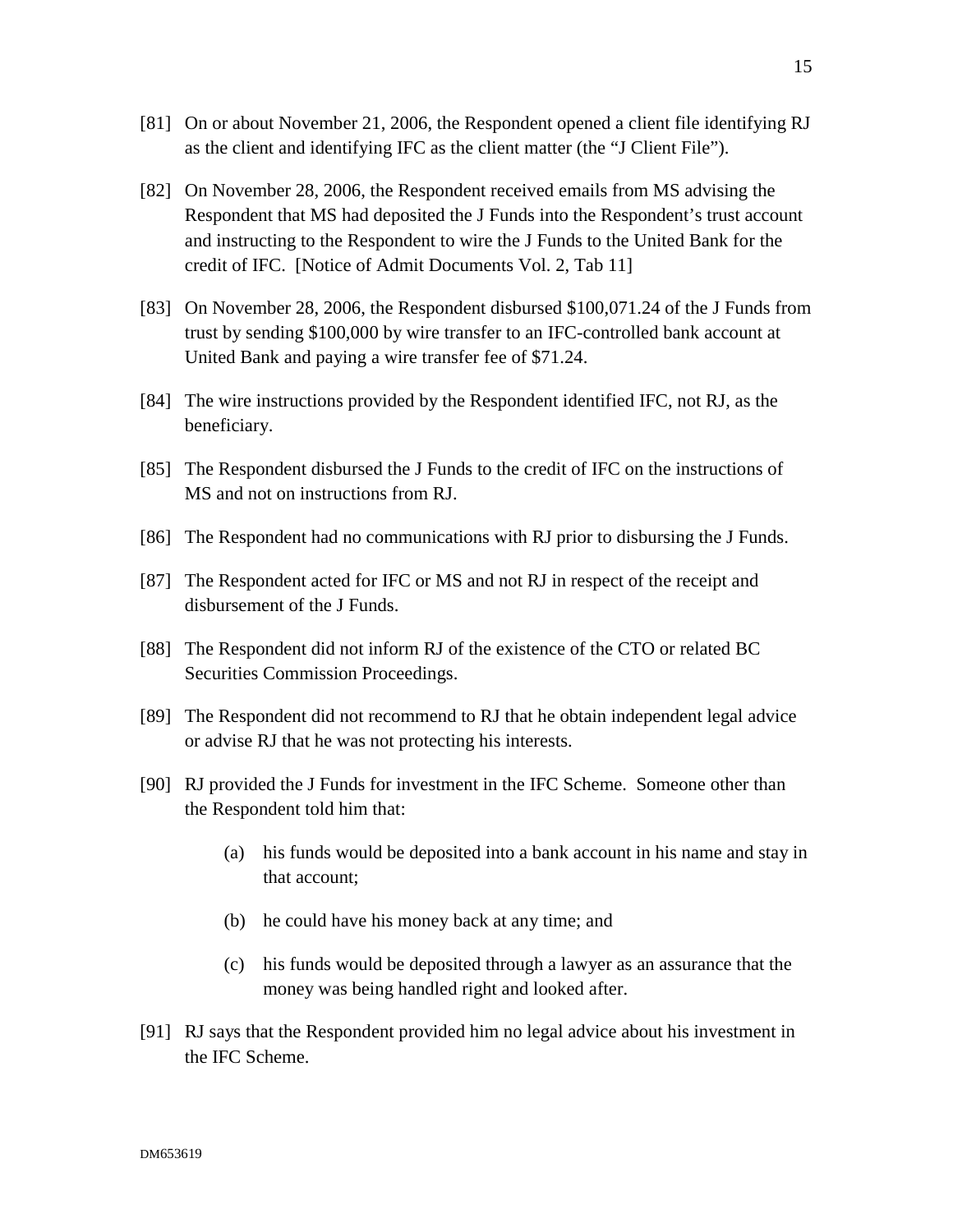#### **BK FUNDS**

- [92] The Respondent received a bank draft dated November 20, 2006 in the amount of \$600,100 from BK (since deceased), which he deposited into his trust account on November 23, 2006 (the "K Funds").
- [93] On or about November 23, 2006, the Respondent opened a client file identifying BK as the client and identifying IFC as the client matter (the "K Client File").
- [94] On November 26, 2006, the Respondent received an email from DE in which he informed the Respondent that the K Funds had been deposited into his trust account; and instructed the Respondent to wire the funds to United Bank to the credit of IFC. [Notice to Admit Documents, Vol. 2, Tab 10]
- [95] On or about November 28, 2006, DE provided BK's address to the Respondent. At the time, BK lived in Abbotsford, BC.
- [96] On November 28, 2006, the Respondent disbursed \$600,071.24 of the K Funds from trust by sending \$600,000 by wire transfer to the IFC bank account at United Bank and paying a wire transfer fee of \$71.24.
- [97] The wire instructions provided by the Respondent identified IFC, not BK, as the beneficiary.
- [98] The Respondent disbursed the K Funds to the credit of IFC on instructions of DE or MS and not on instructions from BK.
- [99] The Respondent acted for IFC or MS and not BK in respect of the receipt and disbursement of the K Funds.
- [100] The Respondent did not inform BK of the existence of the CTO or related BC Securities Commission Proceedings.
- [101] The Respondent did not recommend to BK that he obtain independent legal advice or advise BK that he was not protecting his interests.

#### **K CORPORATION FUNDS**

- [102] K Corporation ("KC") invested in IFC by pooling funds received from several investors (the "KC Investors"). KC was incorporated in Nevada, USA.
- [103] KC had the following characteristics: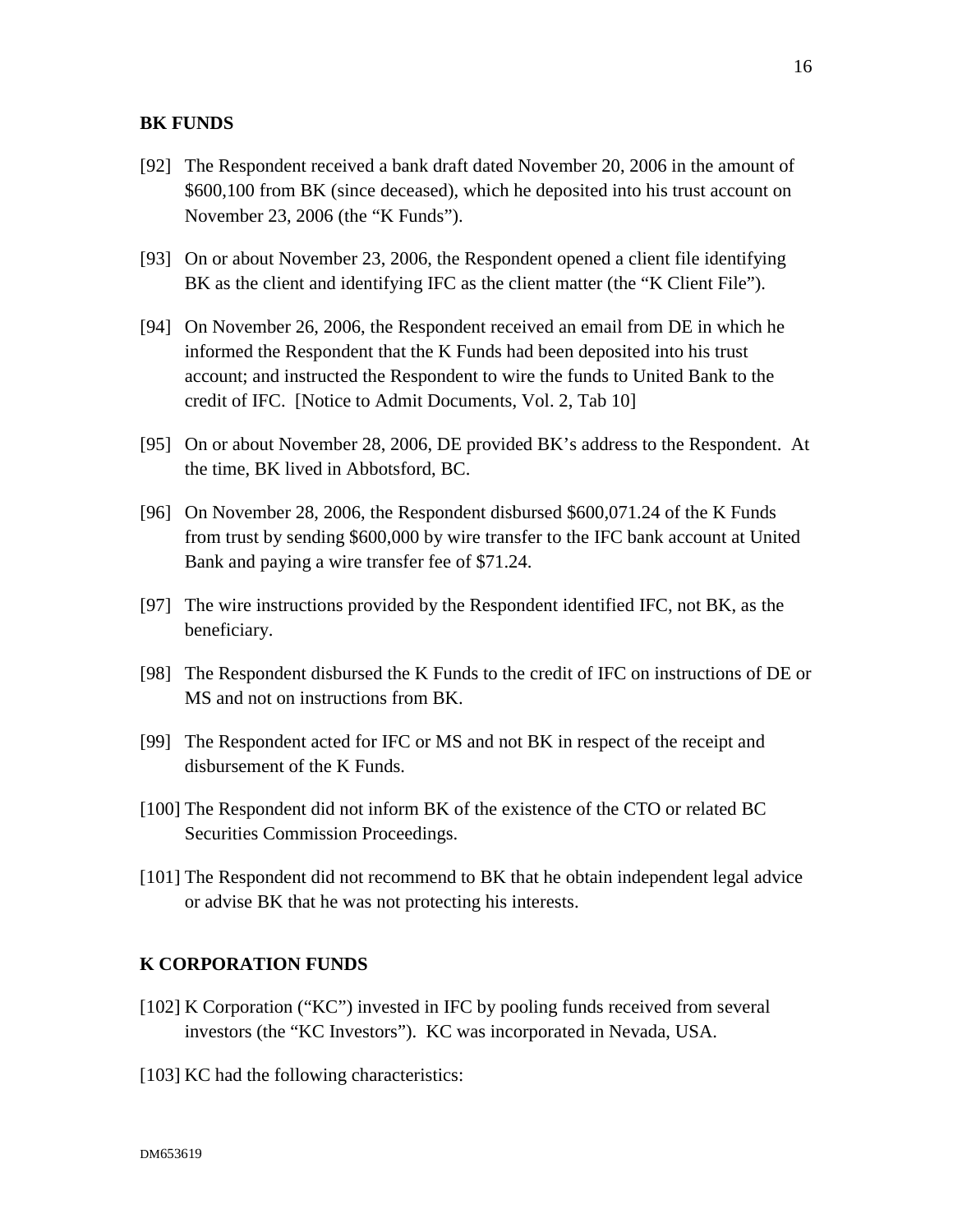- (a) The purpose of the company was to pool money from a number of investors.
- (b) KC had a principal who acted as the liaison between IFC and the investors whose funds were pooled.
- (c) IFC paid this principal to gather a group of investors.
- (d) Each investor became a shareholder in the "pooling" company.
- (e) The investors were told that, after they paid their investment into the company, the company would invest their funds and would distribute monthly "interest" payments received from the investment.
- (f) IFC would distribute monthly "interest" payments to the pooling company, which in turn would distribute payments to the shareholders.
- [104] ET was the principal of KC. The Respondent was introduced to ET by MS.
- [105] The KC Investors included JB and MB, ML and SL, DA, and BS and LS.
- [106] On November 20, 2006, the Respondent received an email from MS in which he wrote:

ET … is a friend of 25 years and has been working with IFC in the program. He will be sending you a copy of his passport and a copy of the certificate of incorporation and a copy of a resolution empowering him to act.

I hope to meet him this Wed. in Kelowna so as to introduce him to you – he has a deposit (coming in the near future) in the amount of 10M USD that needs to be put into the program.

We hope to meet with you (possibly over lunch) so you can meet with him and vice versa.

[Notice to Admit Documents, Vol. 2, Tab 12]

- [107] On November 21, 2006 and November 24, 2006, the Respondent received funds totaling \$229,970 (the "KC Funds") from the KC Investors into his trust account by wire transfer as described below.
- [108] On or about November 24, 2006, the Respondent opened a client file identifying KC as the client and IFC as the client matter (the "KC Client File").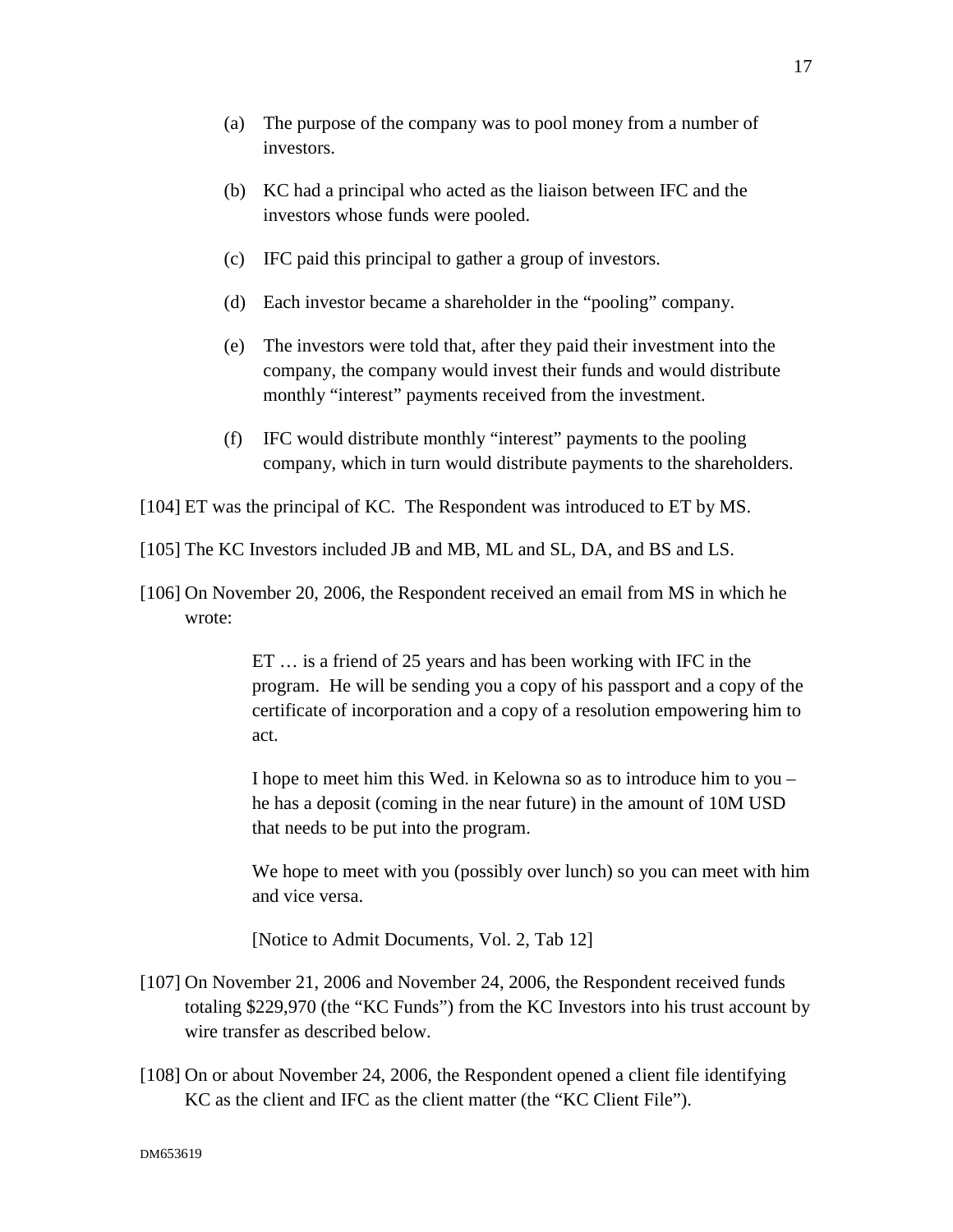- [109] On November 28, 2006, ET faxed documents to the Respondent regarding the KC Investors, including:
	- (a) a letter confirming the names of the KC Investors who had wired funds to the Respondent's trust account and instructing the Respondent to wire the pooled funds to IFC in Virginia;
	- (b) copies of bank documents related to the deposit of funds by the KC Investors into the Respondent's trust account;
	- (c) three documents entitled "Direction and Estoppel Certificates", directed at KC and the Respondent, and signed by ML or SL, DA, and BS and LS;
	- (d) one document entitled "Direction and Estoppel Certificate", directed at KC and Mr. McCandless, and signed by JB and MB.

[Notice to Admit Documents, Vol. 2, Tab 12]

- [110] On November 28, 2006, the Respondent disbursed the KC Funds as described further below.
- [111] Between December 5, 2006 and June 2007, the Respondent exchanged emails with ET regarding funds from KC Investors and a request by one of the KC Investors (DA) for return of her investment funds. [Notice to Admit Documents, Vol. 6, Tabs 74, 81-87, 89-90, 92-95 and Vol. 7, Tabs 96-105]
- [112] On May 11, 2007, the Respondent issued a statement of account to KC in the amount of \$2,836.12 in Canadian funds for services rendered in connection with the receipt of funds from KC Investors, disbursement of those funds to IFC, and DA's request for return of her funds. [Notice to Admit Documents, Vol. 2, Tab 12]
- [113] The Respondent did not give KC or ET any legal advice regarding acceptance of funds from KC Investors while the CTO was in effect.

## **JB AND MB FUNDS**

[114] On November 21, 2006, the Respondent received \$100,000 from JB and MB into his trust account by way of a transfer of funds between accounts (the "B Funds"). MB provided the B Funds to the Respondent because ET told her that the Respondent would be handling her investment.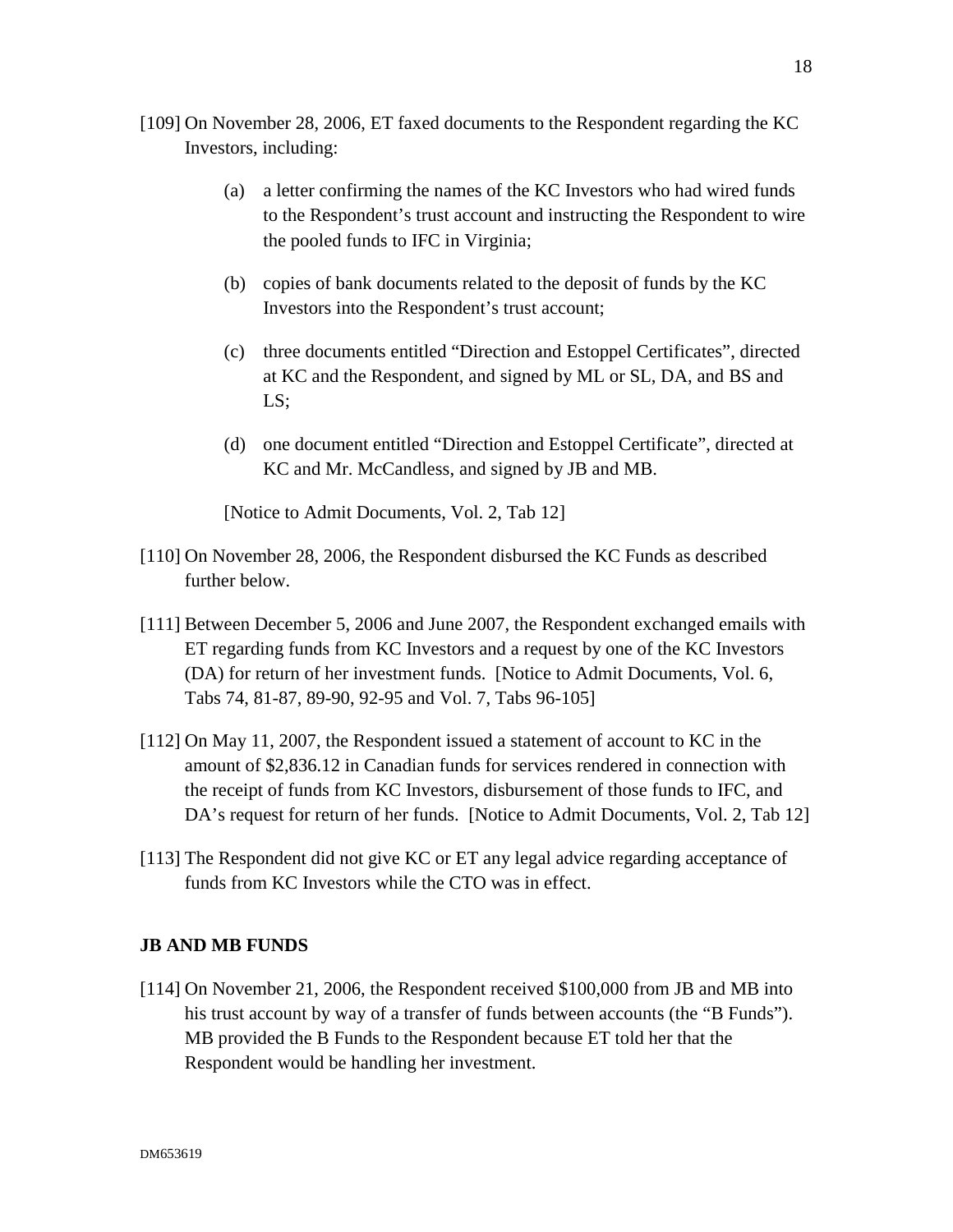- [115] MB knew the Respondent was a lawyer. MB thought that her investment was sound and legitimate because she knew that her funds were going through a lawyer's trust account.
- [116] JB and MB did not know about the CTO or related BC Securities Commission proceedings at the time they provided their funds to the Respondent.
- [117] On November 28, 2006, the Respondent disbursed the B Funds. The Respondent had no communications with JB or MB prior to disbursing the B Funds.
- [118] The Respondent acted for IFC, MS or KC and not JB and MB in respect of the receipt and disbursement of the B Funds.
- [119] The Respondent did not inform JB or MB of the existence of the CTO or related BC Securities Commission Proceedings, recommend to JB or MB that they obtain independent legal advice or advise JB or MB that he was not protecting their interests.

#### **ML AND SL FUNDS**

- [120] On November 24, 2006, the Respondent received \$59,990 from ML and SL into his trust account by wire transfer (the "L Funds"). On November 28, 2006, the Respondent disbursed the L Funds to IFC.
- [121] The Respondent had no communications with ML or SL prior to disbursing the L Funds.
- [122] The Respondent acted for IFC, MS or KC and not the ML and SL in respect of the receipt and disbursement of the L Funds.
- [123] The Respondent did not inform ML or SL of the existence of the CTO or related BC Securities Commission Proceedings, recommend to ML or SL that they obtain independent legal advice or advise ML or SL that he was not protecting their interests.

#### **DA FUNDS**

- [124] On November 24, 2006, the Respondent received \$39,990 from DA into his trust account by wire transfer sent by LT on DA's behalf (the "A Funds").
- [125] On November 28, 2006, the Respondent disbursed the A Funds to IFC.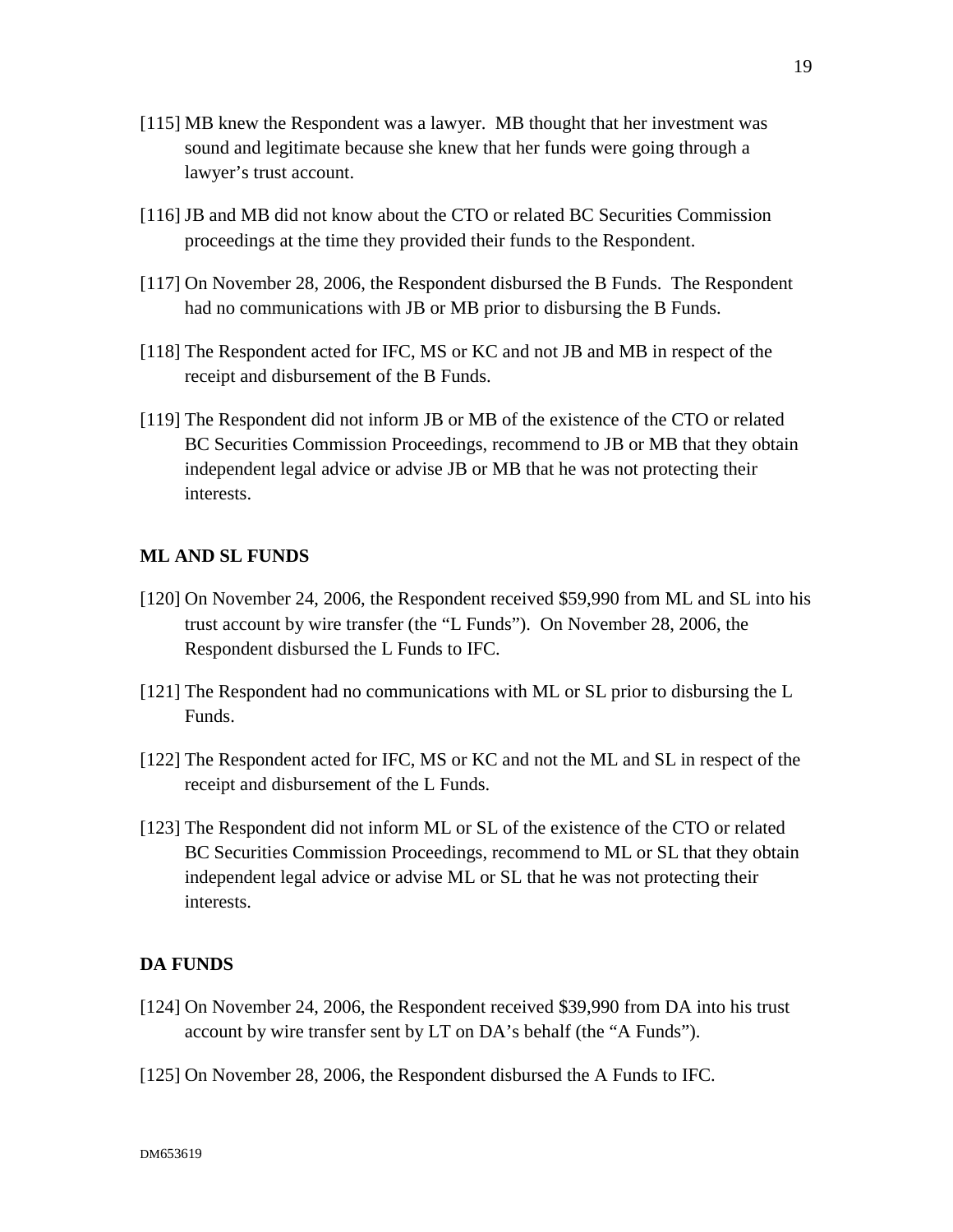- [126] The Respondent had no communications with DA prior to disbursing the A Funds.
- [127] The Respondent acted for IFC, MS or KC and not for DA in respect of the receipt and disbursement of the A Funds.
- [128] The Respondent did not inform DA of the existence of the CTO or related BC Securities Commission Proceedings, recommend to DA that she obtain independent legal advice or advise DA that he was not protecting her interests.
- [129] In 2007, DA sought the return of the A Funds, and she retained another lawyer for this purpose.
- [130] The Respondent represented IFC or KC or both in connection with DA's request for return of the A Funds and divestment of her interest in KC.

#### **BS AND LS FUNDS**

- [131] On November 24, 2006, the Respondent received \$29,990 from BS and LS into his trust account by wire transfer (the "S2 Funds").
- [132] On November 28, 2006, the Respondent disbursed the S2 Funds to IFC.
- [133] The Respondent had no communications with BS or LS prior to disbursing the S2 Funds.
- [134] The Respondent acted for IFC, MS or KC and not the BS and LS in respect of the receipt and disbursement of the S2 Funds.
- [135] The Respondent did not inform BS or LS of the existence of the CTO or related BC Securities Commission Proceedings, or recommend to BS or LS that they obtain independent legal advice or advise BS or LS that he was not protecting their interests.

#### **DISBURSEMENT OF KC FUNDS**

- [136] On November 28, 2006, the Respondent disbursed all of the KC Funds, which totalled \$229, 970, from trust by:
	- (a) sending \$100,000 by wire transfer to a IFC bank account at United Bank;
	- (b) sending \$129,898.76 by wire transfer to another IFC bank account at United Bank; and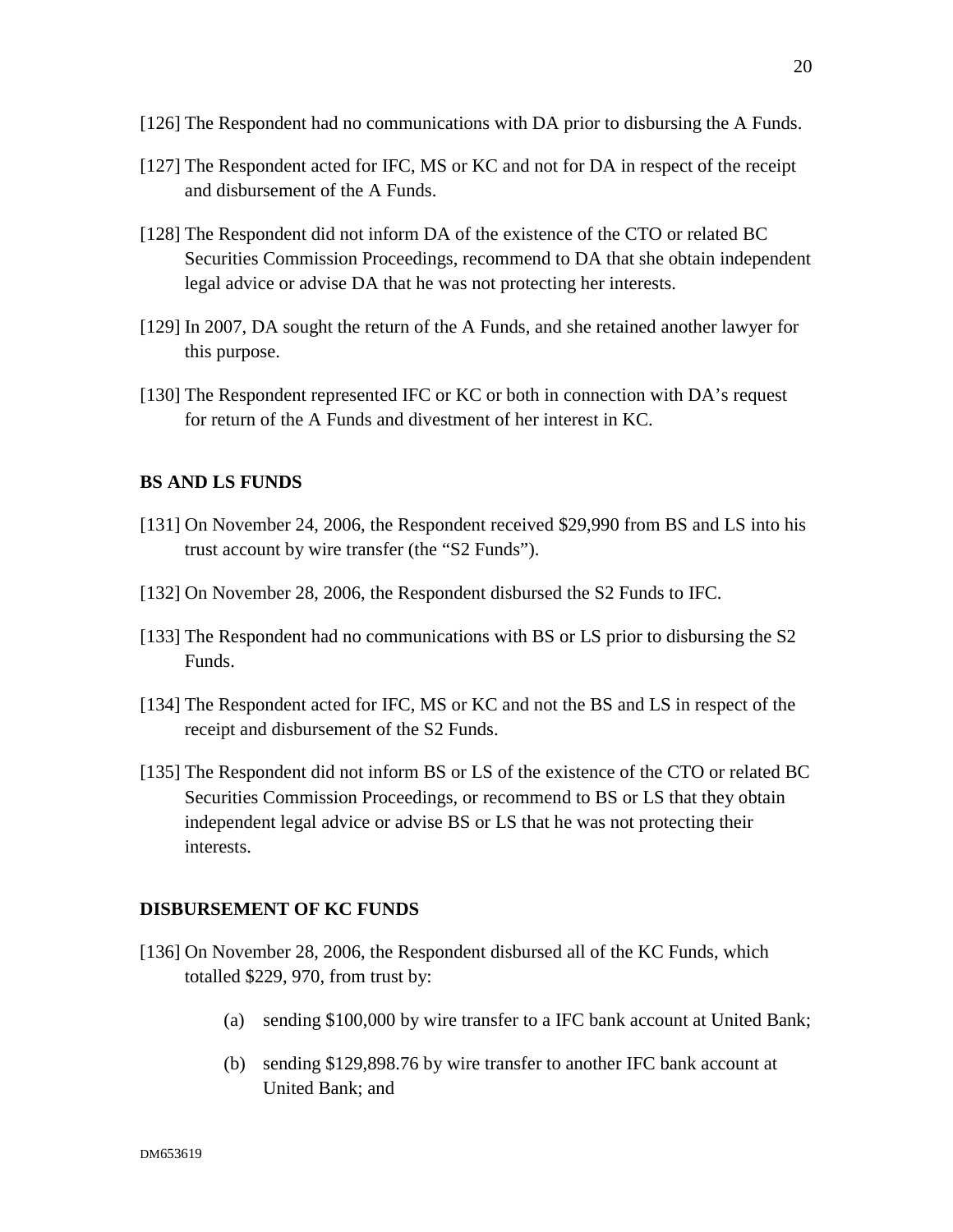- (c) paying a wire transfer fee of \$71.24.
- [137] The wire instructions provided by the Respondent identified IFC, not KC or any of the KC Investors, as beneficiary.
- [138] The Respondent disbursed the KC Funds to the credit of IFC on instructions of ET or MS, or both; he did not take instructions from any of the KC Investors.

# **M CORP. FUNDS**

- [139] M Corp. was a company that invested in IFC by pooling funds received from several investors (the "M Corp. Investors").
- [140] M Corp. had the same characteristics as KC as set out above.
- [141] GC was the principal of M Corp. Until November 2006, CG sent M Corp. Investor Funds to IFC through Mr. McCandless.
- [142] Mr. McCandless ceased sending funds to IFC on behalf of M Corp. once he became aware of the CTO. At the time the CTO was issued, Mr. McCandless was holding \$300,000 in trust on behalf of M Corp. or M Corp. Investors.
- [143] On or about November 16, 2006, the Respondent opened a client file identifying M Corp. as the client and identifying IFC as the client matter ("M Corp. Client File").
- [144] On instructions from GC, Mr. McCandless delivered \$299,990 to the Respondent in trust for M Corp. or M Corp. Investors (the "M Corp. Funds") by wire transfer on November 22, 2006.
- [145] On November 22, 2006, the Respondent received an email from GC in which GC wrote:

MS has recommended my corporations use you in light of current circumstances.

My current lawyer wishes to NOT send monies directly to IFC. That leaves me with a need to employ your services at least in the short term until this all gets sorted out.

I will of course want to speak with you via phone at least, or better, face to face, to discuss our needs more fully.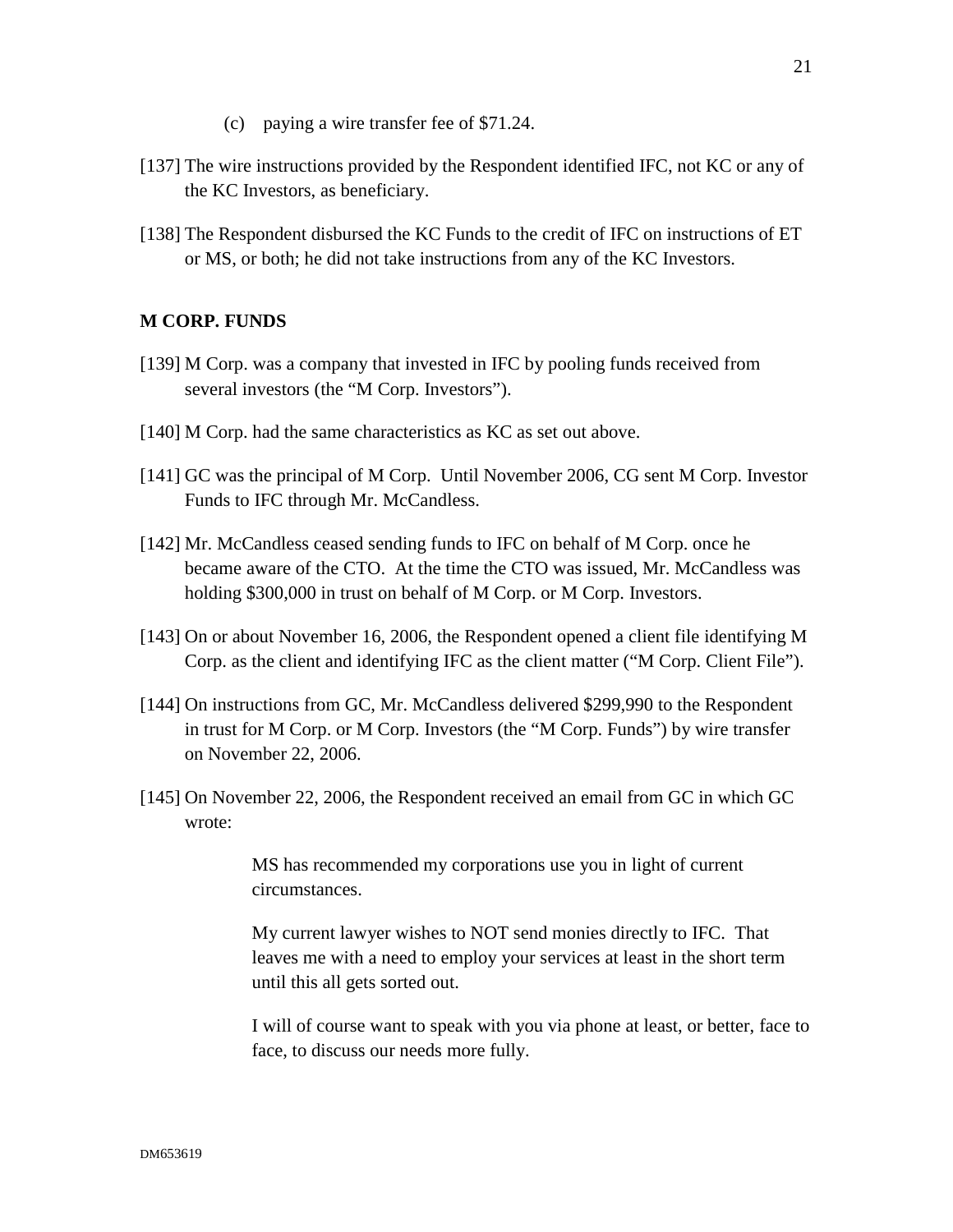For the time being, suffice it to mention that I actually have two (2) separate and distinct corporations. Both are involved with MS.

M Inc. is run by myself as director as well as RL as director. RL is doing most of the work at this corp.

He is unaware of the other corp I have. It is not a "secret" but he has no 'need to know'.

It was I who invited him to participate with me in MS's program in the beginning and I have this separate corp also.

The second corp is M Corp.

In this email, find attachments relating to M Corp. and my personal info only. A scan of my passport will follow in a separate email.

We can touch base soon I hope to discuss our needs and your ability/desire to help.

[Notice to Admit Documents, Vol. 2, Tab 13]

- [146] On November 22, 2006, the Respondent received an email from GC, attaching copies of GC's driver's licence, M Corp. Certificate of Incorporation and BC Company Summary for M Corp. [Notice to Admit Documents, Vol. 6, Tab 70]
- [147] At the time the Respondent received or disbursed the M Corp. Funds, the Respondent knew that Mr. McCandless refused to send money to IFC.
- [148] The Respondent had no communications with the M Corp. Investors. The Respondent had no knowledge of the identity of any of the M Corp. Investors. The Respondent took no steps to ascertain the identity of any of the M Corp. Investors.
- [149] On November 28, 2006, the Respondent disbursed the M Corp. Funds from trust by sending \$299,918.76 by wire transfer to an IFC bank account at United Bank and paying a wire transfer fee of \$71.24.
- [150] The Respondent's wiring instructions identified IFC, and not M Corp. or any M Corp. Investors, as beneficiary.
- [151] The Respondent disbursed the M Corp. Funds to the credit of IFC.
- [152] The Respondent acted for IFC or M Corp. in respect of the receipt and disbursement of the M Corp. Funds.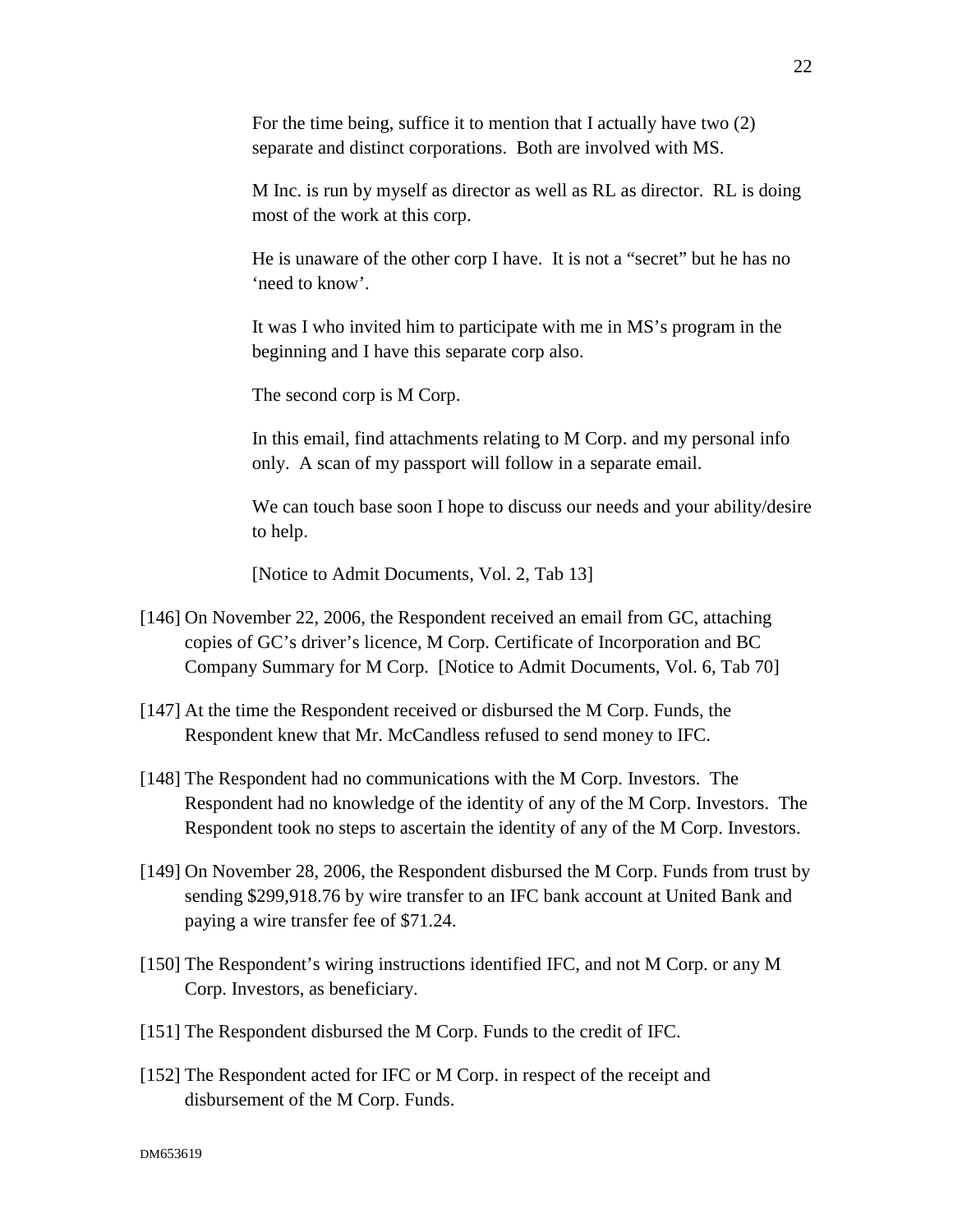- [153] The Respondent did not act for the M Corp. Investors in respect of the receipt and disbursement of the M Corp. Funds. The Respondent did not inform any of the M Corp. Investors of the existence of the CTO or related BC Securities Commission Proceedings.
- [154] The Respondent did not recommend to any of the M Corp. Investors that they obtain independent legal advice or give M Corp. or GC any legal advice regarding acceptance of funds from M Corp. Investors while the CTO was in effect.

## **HS AND CS FUNDS**

[155] On November 17, 2006, the Respondent received a copy of an email from MS that was sent to HS in which MS wrote:

> I just picked up the Nevada Corp. for your use and I will do the paper work etc over the weekend and I also have an account  $#$  for you as well  $- I$ will be passing the info to Doug and he will work directly with you.

[Notice to Admit Documents, Vol. 2, Tab 14]

[156] On November 18, 2006, the Respondent received an email from MS in which he wrote:

> The IFC Info form should be filled out by GC as he is the introducing party; however I really need to discuss this with you and not put anything in writing – give me a call over the weekend.

You keep the United Bank Form to yourself – I have put both forms into a PDF format so that changes can be done at your end (as long as you have Acrobat Reader etc. on your system.

I also have a Nevada Corp. for HS and I will fax the Cert. of Incorp. To you with the United Bank acct# on it – I will be in Kelowna Tuesday or Wednesday and I will be introducing another associate of mine to you directly – he is putting an MTN contract together for  $1B - I$  have the Euroclear doc with me now.

To give you a heads up, he is a very religious guy so we have to clean up our act a little, especially me, so if I say shit or something like that you can kick me under the table.

[Notice to Admit Documents, Vol. 2, Tab 14]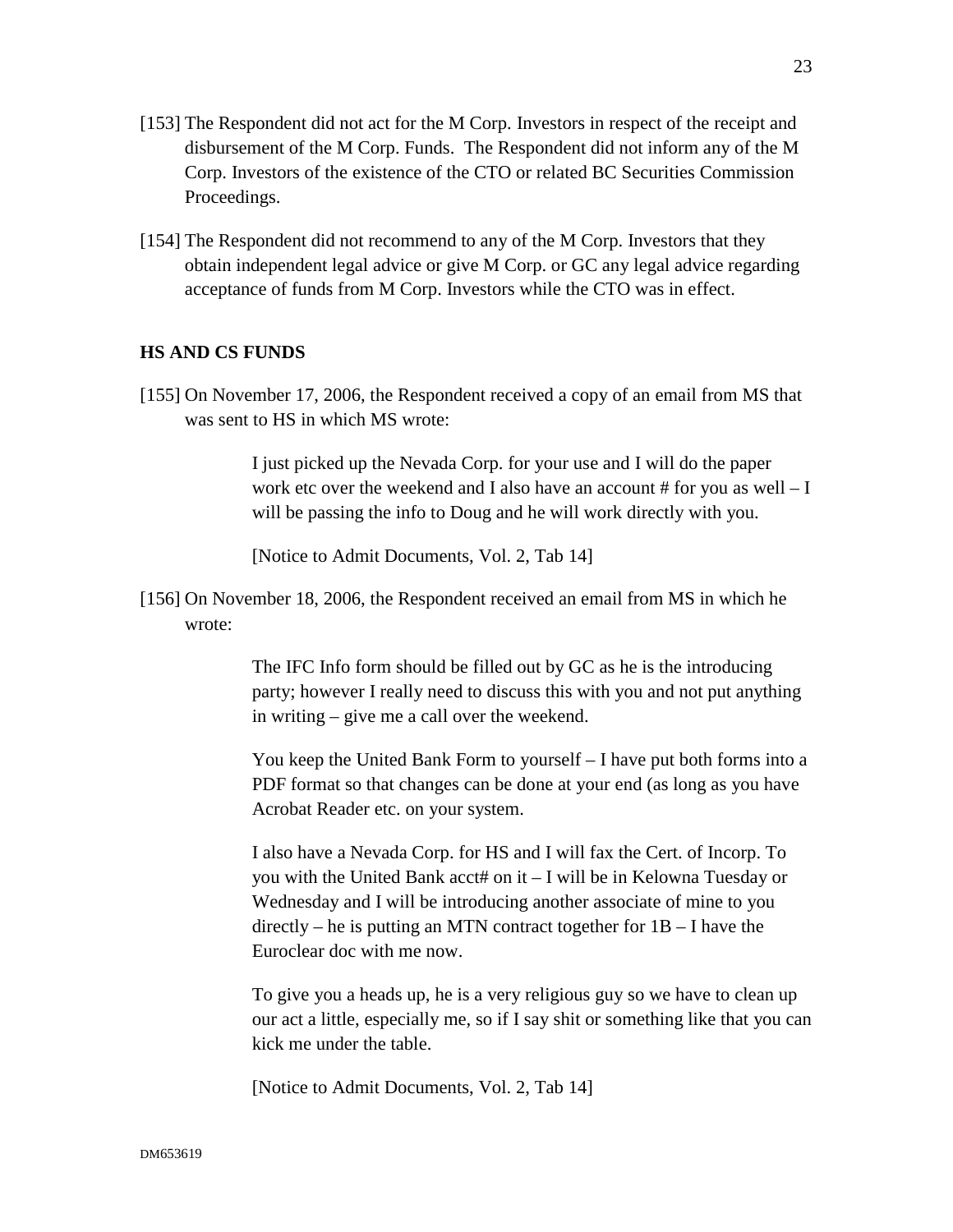- [157] On or about November 18, 2006, the Respondent opened a client file identifying HS and CS and their company, D Group Ltd., as the client and identifying D Group Ltd. and IFC as the client matter (the "S Client File"). At the time, HS and CS lived in Kelowna, B.C.
- [158] On November 28, 2006 at 9:55 am, the Respondent received an email from MS in which he wrote:

This is reference to the Nevada Corp. (D Ltd.) that I brought to the office – it requires info to put on the form and it best be discussed with LA and the client (with your presence, so as to be informed).

I have also reserved the Belize Corp (D Ltd.) as well so as to complete the structure for the client.

Could call either TQ and/or LA to get this initiated? [phone number]

I could do this; however it is better to maintain Client Privilege and they are in the local area with you.

[Notice to Admit Documents, Vol. 2, Tab 14]

- [159] The Respondent received a bank draft in the amount of \$103,100 from HS and CS which he deposited into his trust account on November 28, 2006 (the "S3 Funds").
- [160] On November 28, 2006, the Respondent disbursed \$100,071.24 of the S3 Funds from trust by sending \$100,000 by wire transfer to an IFC bank account at United Bank and paying a wire transfer fee of \$71.24. The wire instructions provided by the Respondent identified IFC, not HS or CS, as beneficiary.
- [161] The Respondent disbursed the S3 Funds on instructions of HS and MS.
- [162] The Respondent acted for IFC or MS in respect of the receipt and disbursement of the S3 Funds.
- [163] The Respondent did not act for HS or CS except for the limited purpose of receiving the S3 Funds and disbursing them to United Bank for the credit of IFC.
- [164] The Respondent did not give HS and CS any legal advice about their investment in IFC or any advice regarding the deposit of funds in United Bank while the CTO was in effect.
- [165] The Respondent did not inform HS or CS of the existence of the CTO or related BC Securities Commission Proceedings. The Respondent did not recommend to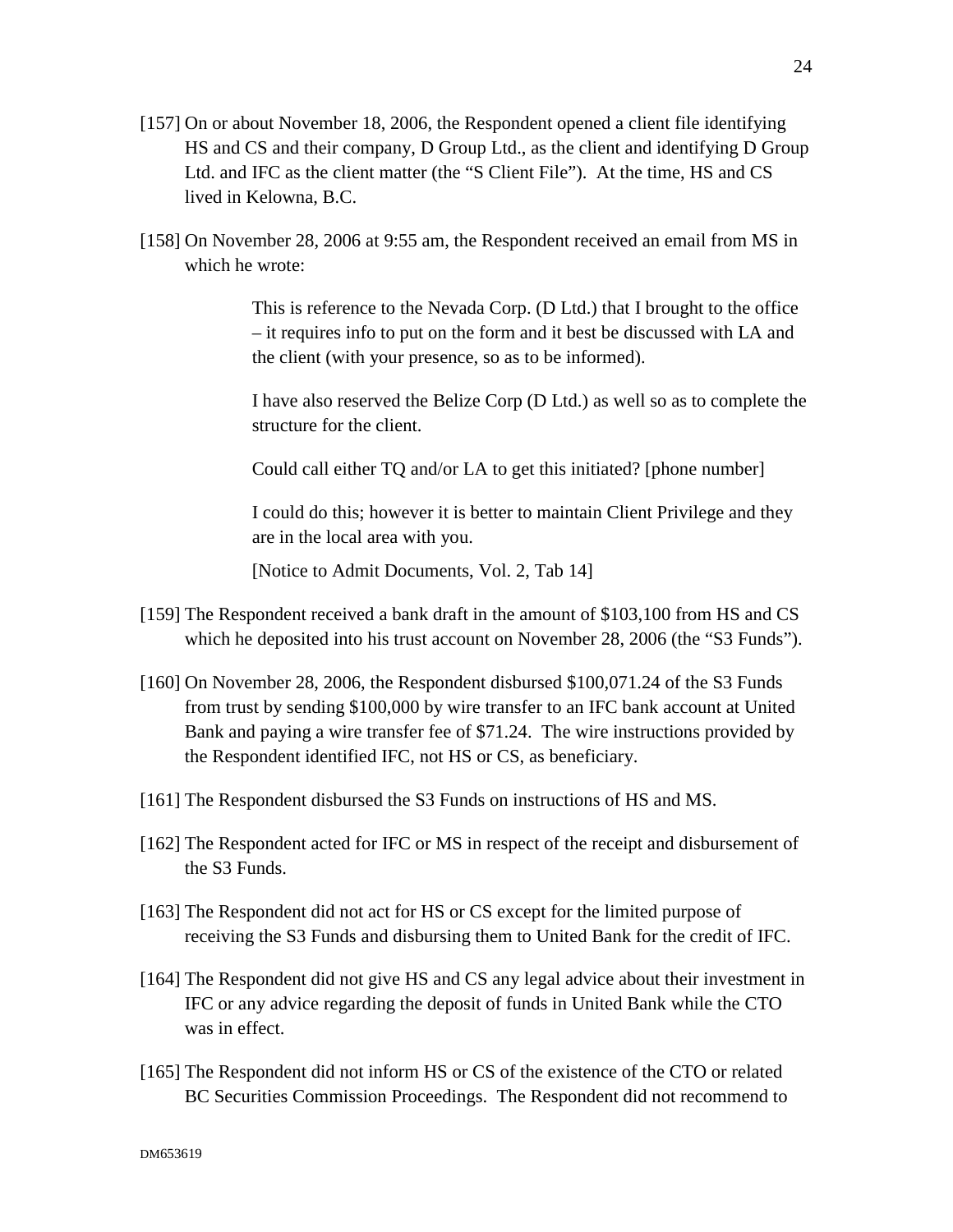HS or CS that they obtain independent legal advice or advise HS or CS that he was not protecting their interests.

[166] On January 22, 2007, the Respondent received an email from HS in which he wrote:

> Good morning Mr. Welder, We are anxious to receive our paperwork and information regarding our transactions following the November 28th deposited \$. We have been trying to reach you with no luck. Please call us as soon as you are able. We will continue to try contacting you as well.

[Notice to Admit Documents, Vol. 2, Tab 14]

- [167] On or about January 24, 2007, the Respondent disbursed the balance of the S3 Funds from trust in accordance with instructions from HS and CS by issuing a trust cheque in the amount of \$3,000 payable to "US and Foreign" and by issuing a trust cheque in the amount of \$28.76 payable to HS and CS.
- [168] The Respondent sent a reporting letter dated January 30, 2007 to HS and CS enclosing his statement of account in the amount of \$395.50. [Notice to Admit Documents, Vol. 2, Tab 14]
- [169] The Respondent received payment of the statement of account on February 8, 2007.

## **ALLEGATION 2 – THE RI AND TI FUNDS**

- [170] Allegation 2 of the citation reads:
	- 2. On November 21, 2006, you received into your trust account \$100,100 USD from or on behalf of RI when you knew or ought to have known that the funds were intended for investment in IFC contrary to the Cease Trade Order and you:
		- (a) did not return these funds to RI but held them in your trust account until March 12, 2007, when you disbursed them by wire transfer to another lawyer; and
		- (b) did not account in writing to RI for the funds received, contrary to Rule  $3-48(1)$ .

This conduct constitutes professional misconduct or breach of the Act or rules, pursuant to section 38(4) of the *Legal Profession Act*.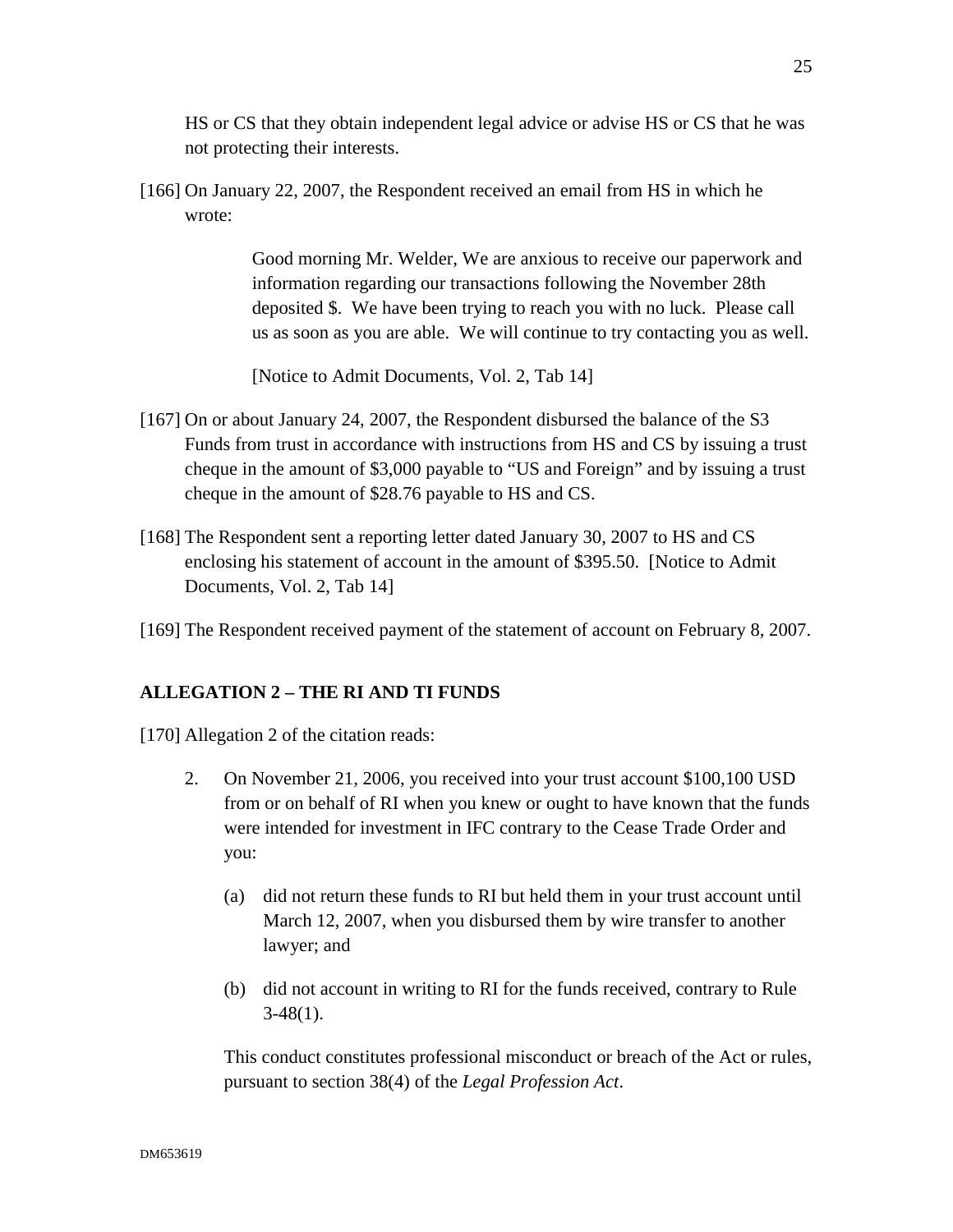- [171] RI was referred to the Respondent by DS.
- [172] The Respondent received \$100,100 from RI by way of a bank draft deposited into his trust account on November 21, 2006 by MS (the "I Funds").
- [173] The bank draft for the I Funds was provided by RI to DS who in turn provided it to MS.
- [174] On November 21, 2006, the Respondent received, by fax from DS, copies of RI's driver's licence and passport, the name of RI's company, and copies of TI's driver's licence and passport.
- [175] On or about November 21, 2006, the Respondent opened a client file identifying RI as the client and identifying IFC as the client matter (the "I Client File"). At the time, RI lived in Aldergrove, BC.
- [176] At the time the I Funds were received by the Respondent, the Respondent knew that those funds were intended for investment in IFC.
- [177] On November 28, 2006, the Respondent received an email from MS advising him that he had deposited the I Funds (along with the J Funds) into the Respondent's trust account and instructing him as follows:

Would you please make arrangements to have their funds wired to their segregated accounts under International Fiduciary Corp. SA – the account information will follow in a separate email. [Notice to Admit Documents, Vol. 3, Tab 22]

- [178] On November 28, 2006, the Respondent recorded in the client ledger for the I Client File a wire transfer of \$100,071.24 for the benefit of IFC, and on the same day he reversed the posting.
- [179] The Respondent did not return the I Funds to RI but held the I Funds in his trust account until March 12, 2007 when he disbursed them by wire transfer to Mr. McCandless' trust account.
- [180] On March 13, 2007, the Respondent received a letter from Mr. McCandless inquiring about the ownership of the funds he received [Notice to Admit, Vol. 3, Tab 22, p. 14].
- [181] On March 13, 2007, the Respondent sent a letter to Mr. McCandless in which he wrote: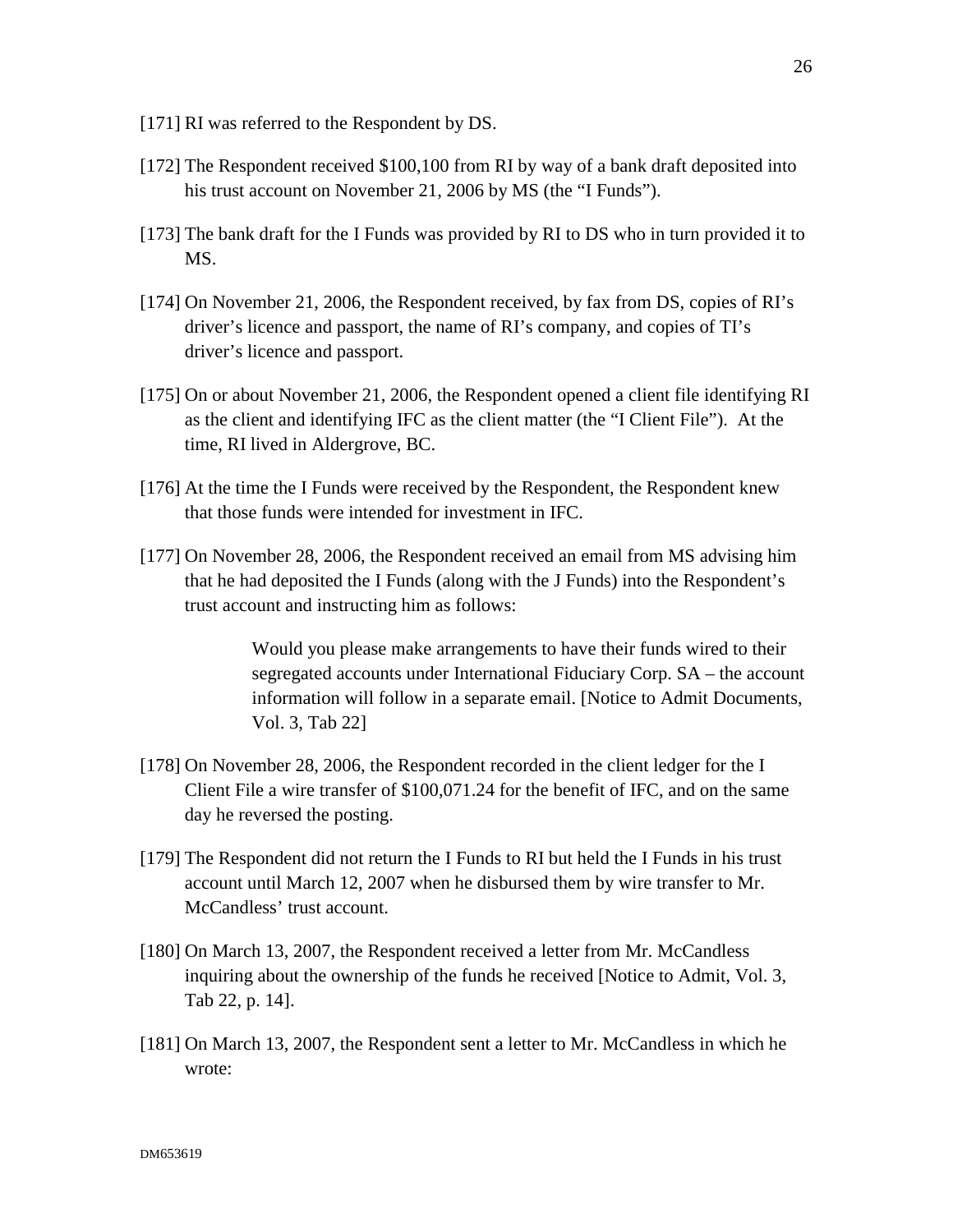On instructions from MS, I have been asked to return to your offices for the benefit of RI, the sum of \$100,100, which I was holding in Trust in my US dollar Trust Account. Attached please find a copy of the wire transfer, and you will see in this sum, where I have had TD Canada Trust deduct the wire charge of \$69.04 from those funds. Please confirm when those funds have been received by you. [Notice to Admit, Vol. 3, Tab 22, p. 15]

- [182] The Respondent did not account in writing to RI for the I Funds.
- [183] In failing to account in writing to RI, the Respondent knew or ought to have known that his conduct was contrary to Rule 3-48(1) of the Law Society Rules.
- [184] RI did not know that the Respondent held the I Funds in his trust account from November 2006 through March 2007. He thought the funds had been sent to IFC.
- [185] The Respondent did not know RI, and the Respondent had no communication with RI about his funds.
- [186] The Respondent acted for IFC or MS and not RI in respect of the receipt and disbursement of the I Funds.
- [187] The Respondent did not inform RI of the existence of the CTO or related BC Securities Commission Proceedings.
- [188] The Respondent did not recommend to RI that he obtain independent legal advice.
- [189] RI did not know about the CTO when he provided the I Funds to the Respondent or any time during the period the Respondent held the I Funds in trust.

# **ALLEGATION 3 AND THE C VENTURES FUNDS**

[190] Allegation 3 of the citation reads as follows:

- 3. On December 1, 2006, you received into your trust account \$173,783.45 USD from C Ventures when you knew or ought to have known that the funds were intended for investment in IFC contrary to the Cease Trade Order. You did not return these funds to C Ventures but held them in your trust account and then disbursed the funds (except \$1 USD) without authorization from C Ventures:
	- (a) On January 31, 2007, you disbursed \$12,543.18 by sending \$12,500 by wire transfer to an account controlled by [number] Canada Inc. and paying a wire transfer fee of \$43.18.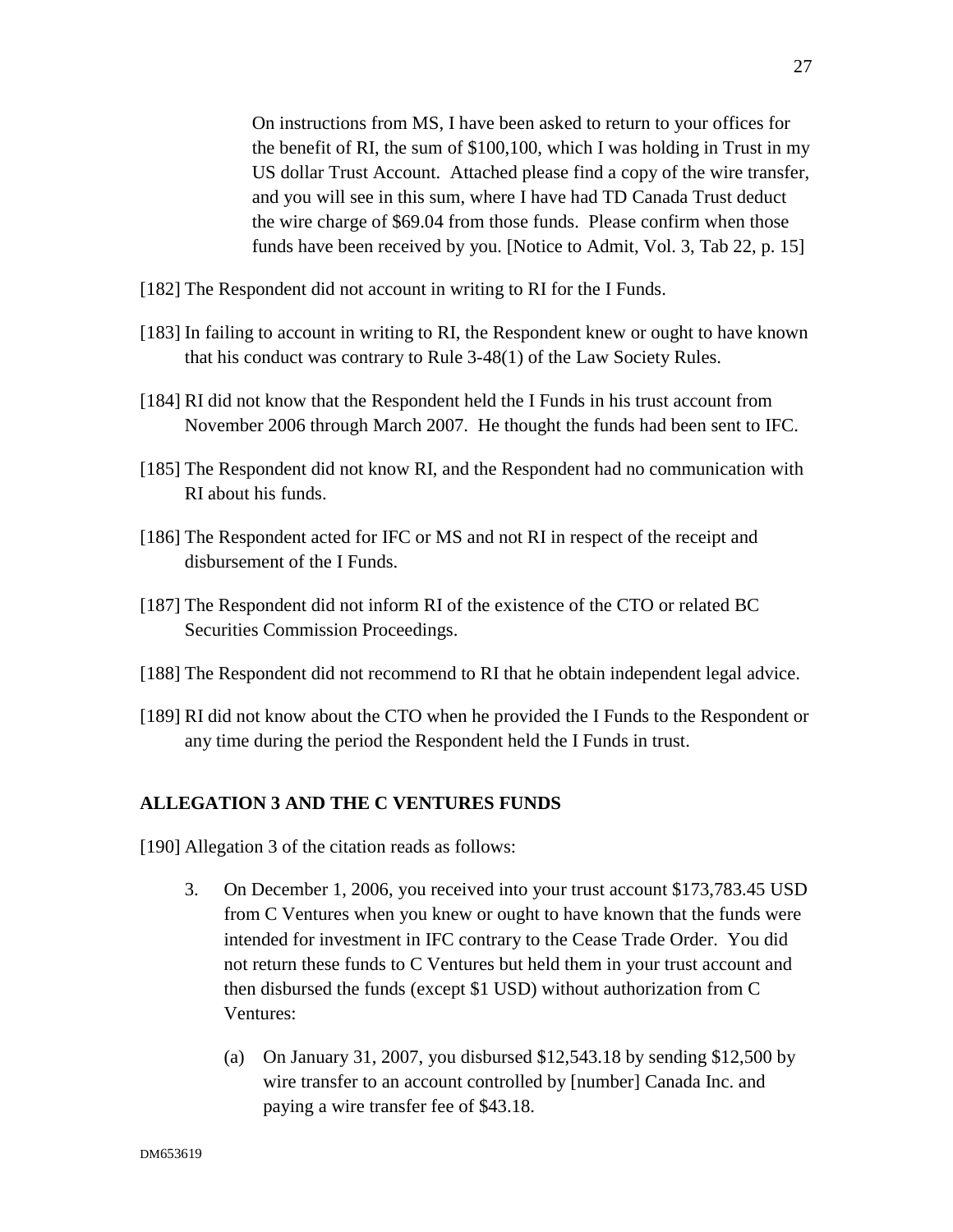- (c) On February 1, 2007, you disbursed \$100,068.54 by sending \$100,000 by wire transfer to an account controlled by K Inc. and paying a wire transfer fee of \$68.54.
- (d) On March 12, 2007, you disbursed \$838.28 by issuing a trust cheque payable to yourself in partial payment of a statement of account rendered to K Corporation.
- (e) On March 12, 2007, you transferred \$10,263.67 to the credit of another client, S Inc. and then, on the same day, disbursed the funds by sending them by wire transfer to an account controlled by [number] Alberta Ltd.

This conduct constitutes professional misconduct, or is contrary to Rule 3-56 and constitutes a breach of the Act or rules, pursuant to section 38(4) of the *Legal Profession Act*.

[191] Rule 3-56 states:

## **Withdrawal from trust**

- 3-56 (1) A lawyer must not withdraw or authorize the withdrawal of any trust funds unless the funds are
	- (a) properly required for payment to or on behalf of a client or to satisfy a court order,
	- (b) the property of the lawyer,
	- (c) in the account as the result of a mistake,
	- (d) paid to the lawyer to pay a debt of that client to the lawyer,
	- (e) transferred between trust accounts,
	- (f) due to the Foundation under section  $62(2)(b)$  of the Act, or
	- (g) unclaimed trust funds remitted to the Society under Division 8.
- [192] On December 1, 2006, the Respondent received \$173,783.45 from CH into the Respondent's trust account by wire transfer.
- [193] CH was the principal of C Ventures, an Alberta company.
- [194] The Respondent's trust account information was provided to CH by ET on November 25, 2006.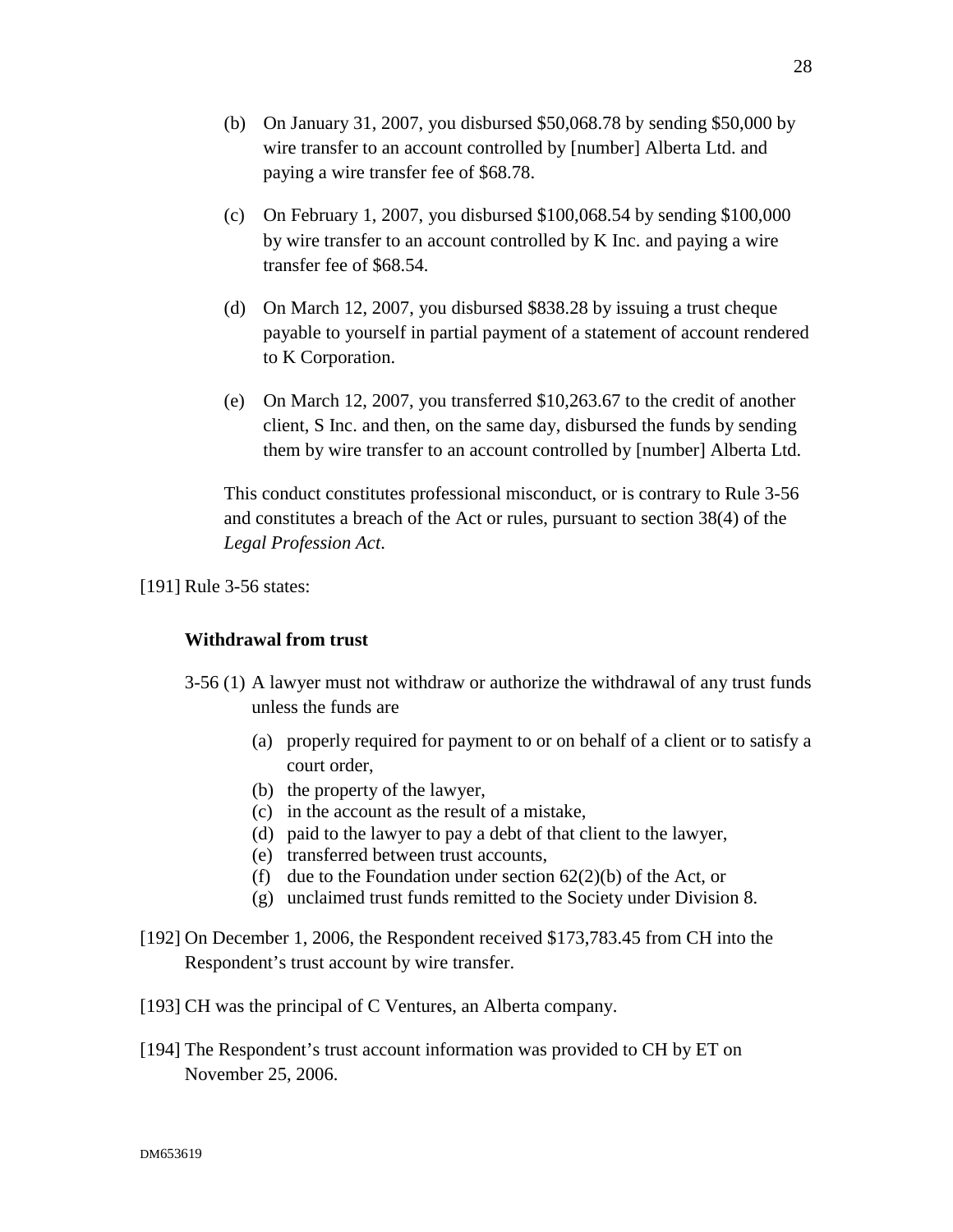- [195] The funds provided by CH to the Respondent were provided on behalf of C Ventures (the "CV Funds").
- [196] The CV Funds were intended for investment in IFC.
- [197] At the time the CV Funds were deposited into the Respondent's trust account, the Respondent knew that those funds belonged to C Ventures and were intended for investment in IFC.
- [198] On or about December 15, 2006, the Respondent opened a client file identifying the client as KC and identifying the client matter as "CH – IFC" (the "KC – CH Client File").
- [199] The Respondent recorded the receipt and disbursement of the CV Funds in the KC – CH Client File ledger.
- [200] The Respondent did not return the CV Funds to C Ventures.
- [201] The Respondent disbursed the CV Funds from trust as follows:
	- (a) On January 31, 2007, he disbursed \$12,543.18 by sending \$12,500 by wire transfer to an account controlled by [number] Canada Inc. and paying a wire transfer fee of \$43.18.
	- (b) On January 31, 2007, he disbursed \$50,068.78 by sending \$50,000 by wire transfer to an account controlled by [number] Alberta Ltd. and paying a wire transfer fee of \$68.78. ET is the Director and shareholder of [number] Alberta Ltd.
	- (c) On February 1, 2007, he disbursed \$100,068.54 by sending \$100,000 by wire transfer to an account controlled by KDG Inc. and paying a wire transfer fee of \$68.54. ML is the President and Director of KDG Inc.
	- (d) On March 12, 2007, he disbursed \$838.28 by issuing a trust cheque payable to himself in partial payment of a statement of account issued to KC in respect of the KC – CH Client File. The total amount of the account issued was \$1,243 in Canadian funds.
	- (e) On March 12, 2007, he transferred \$10,236.67 to the credit of another client, S Inc. and then, on the same day, disbursed the funds by sending them by wire transfer to an account controlled by [number] Alberta Ltd.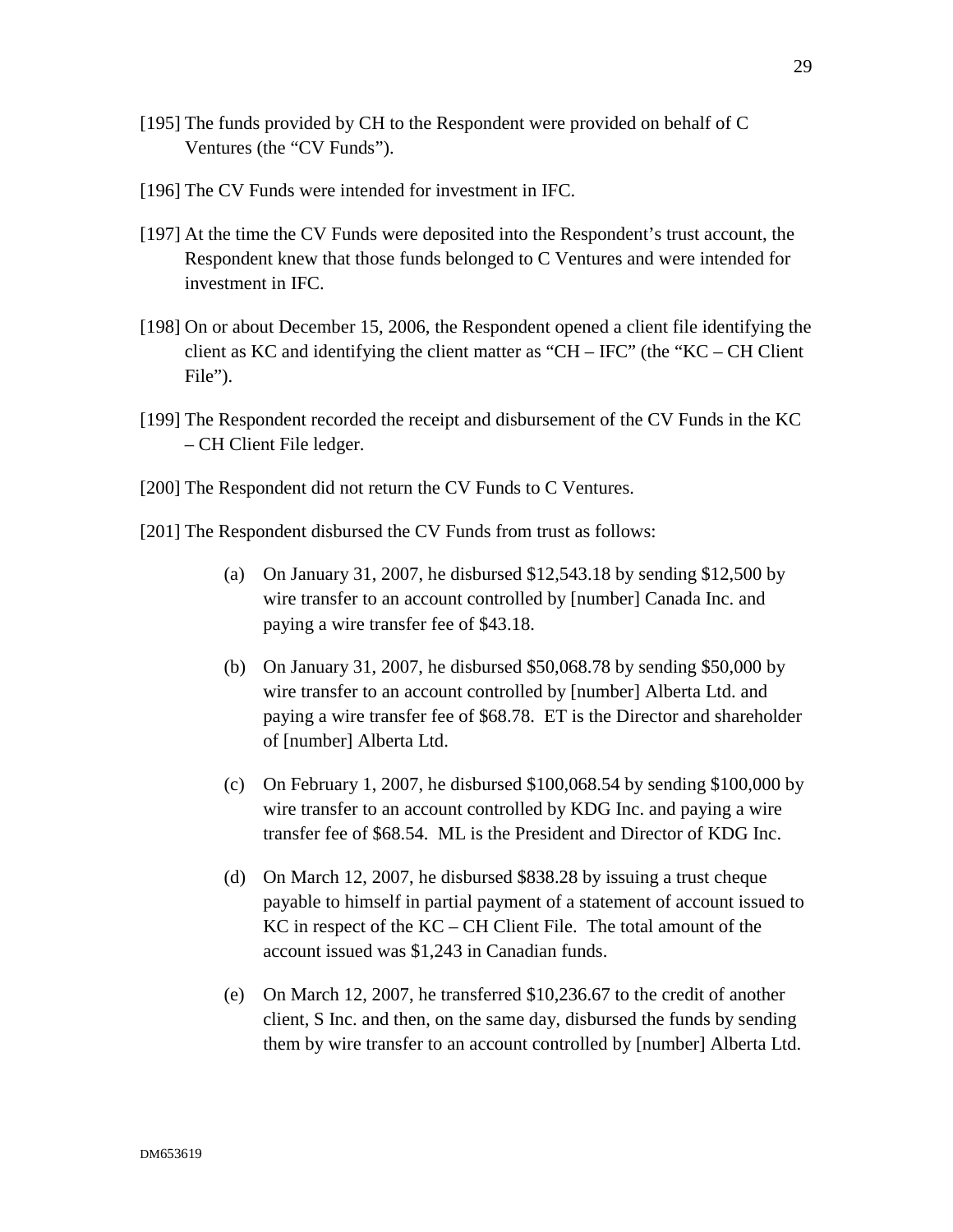- [202] The Respondent disbursed the CV Funds without authorization from CH or anyone else authorized to give instructions on behalf of C Ventures.
- [203] The Respondent disbursed the CV Funds in accordance with instructions from ET when he knew or ought to have known that ET was not authorized to give him those instructions.
- [204] The Respondent's disbursement of the CV Funds was contrary to Rule 3-56 of the Law Society Rules.

#### **DEEMED ADMISSIONS OF MISCONDUCT BY THE RESPONDENT**

[205] At paragraph 363 of the Notice to Admit, the Respondent is deemed to have made the following admissions:

As it relates to Citation Allegation 1, the Respondent admits that:

- (a) in or about November 2006, he received funds into his trust account and disbursed them by wire transfer to US bank accounts controlled by IFC, as particularized in Allegation 1;
- (b) by disbursing the funds, he acted contrary to the terms of the Cease Trade Order;
- (c) at the time he disbursed the funds, he knew that the BC Securities Commission had commenced proceedings alleging that the IFC Scheme was fraudulent; and
- (d) at the time he disbursed the funds, he knew about the Cease Trade Order.
- [206] At paragraph 365 of the Notice to Admit, the Respondent is deemed to have made the following admissions:

As it relates to Citation Allegation 2, the Respondent admits that:

- (a) on November 21, 2006, he received into his trust account US \$100,100 from or on behalf of RI;
- (b) he received the funds when he:
	- i) knew that the funds were intended for investment in IFC contrary to the Cease Trade Order; or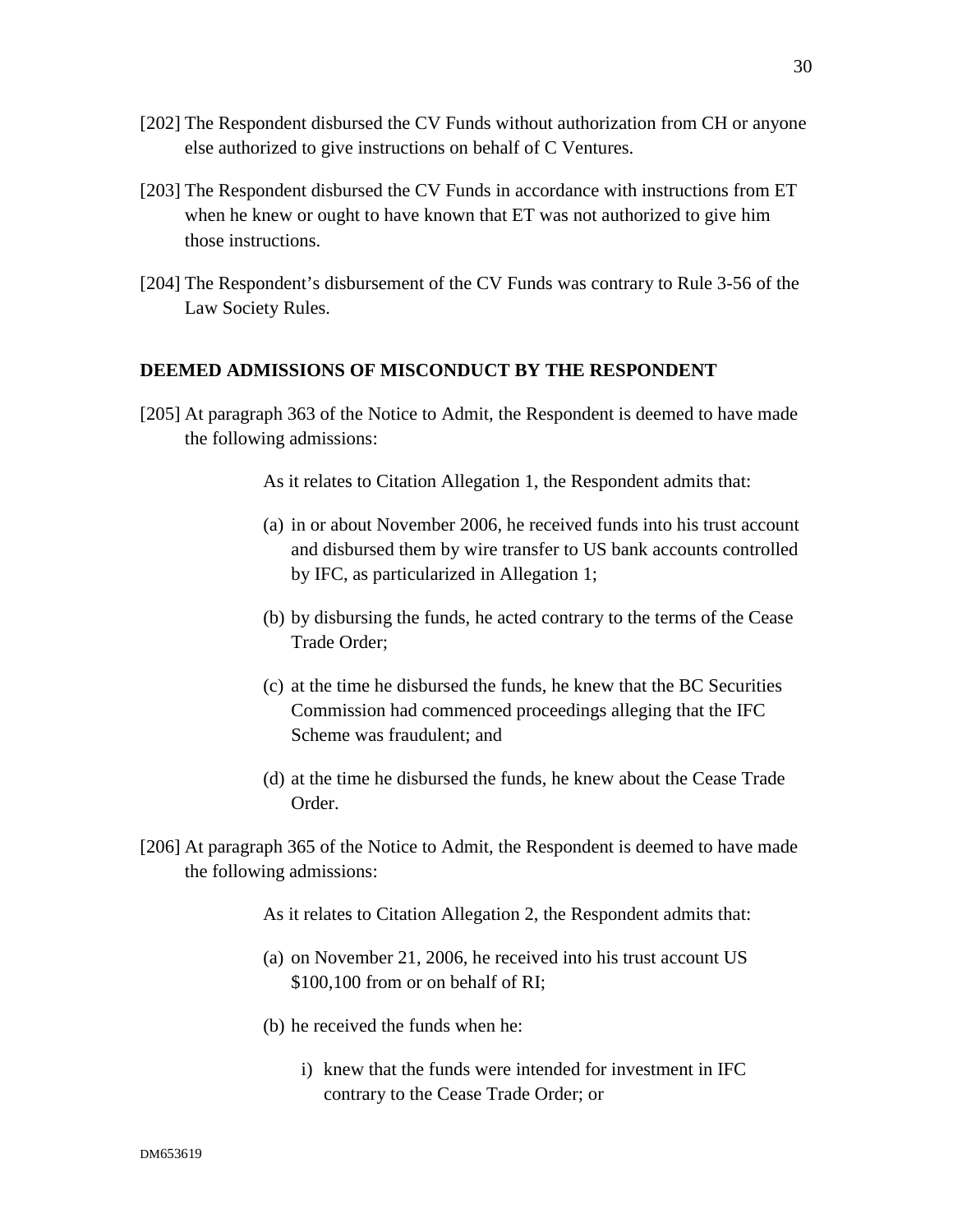- ii) ought to have known that the funds were intended for investment in IFC contrary to the Cease Trade Order,
- (c) he did not return the funds to RI but held them in his trust account until March 12, 2007;
- (d) on March 12, 2007, he disbursed the funds by wire transfer to another lawyer;
- (e) he did not account in writing to RI for the funds received,
- (f) his failure to account in writing was contrary to Rule 3-48(1) of the Law Society Rules; and
- (g) he failed to account in writing to RI when he:
	- i) knew that his conduct was contrary to Rule 3-48(1) of the Law Society Rules; or
	- ii) ought to have known that his conduct was contrary to Rule 3- 48(1) of the Law Society Rules.
- [207] At paragraph 367 of the Notice to Admit, the Respondent is deemed to have made the following admissions:

As it relates to Citation Allegation 3, the Respondent admits that:

- (a) on December 1, 2006, he received into his trust account US \$173,783.45 from C Ventures;
- (b) he received the funds when he:
	- i) knew that the funds were intended for investment in IFC contrary to the Cease Trade Order; or
	- ii) ought to have known that the funds were intended for investment in IFC contrary to the Cease Trade Order;
- (c) he did not return the funds to C Ventures but held them in his trust account and then disbursed them without authorization from C Ventures as particularized in Allegation 3;
- (d) his disbursement of the funds was contrary to Rule 3-56 of the Law Society Rules; and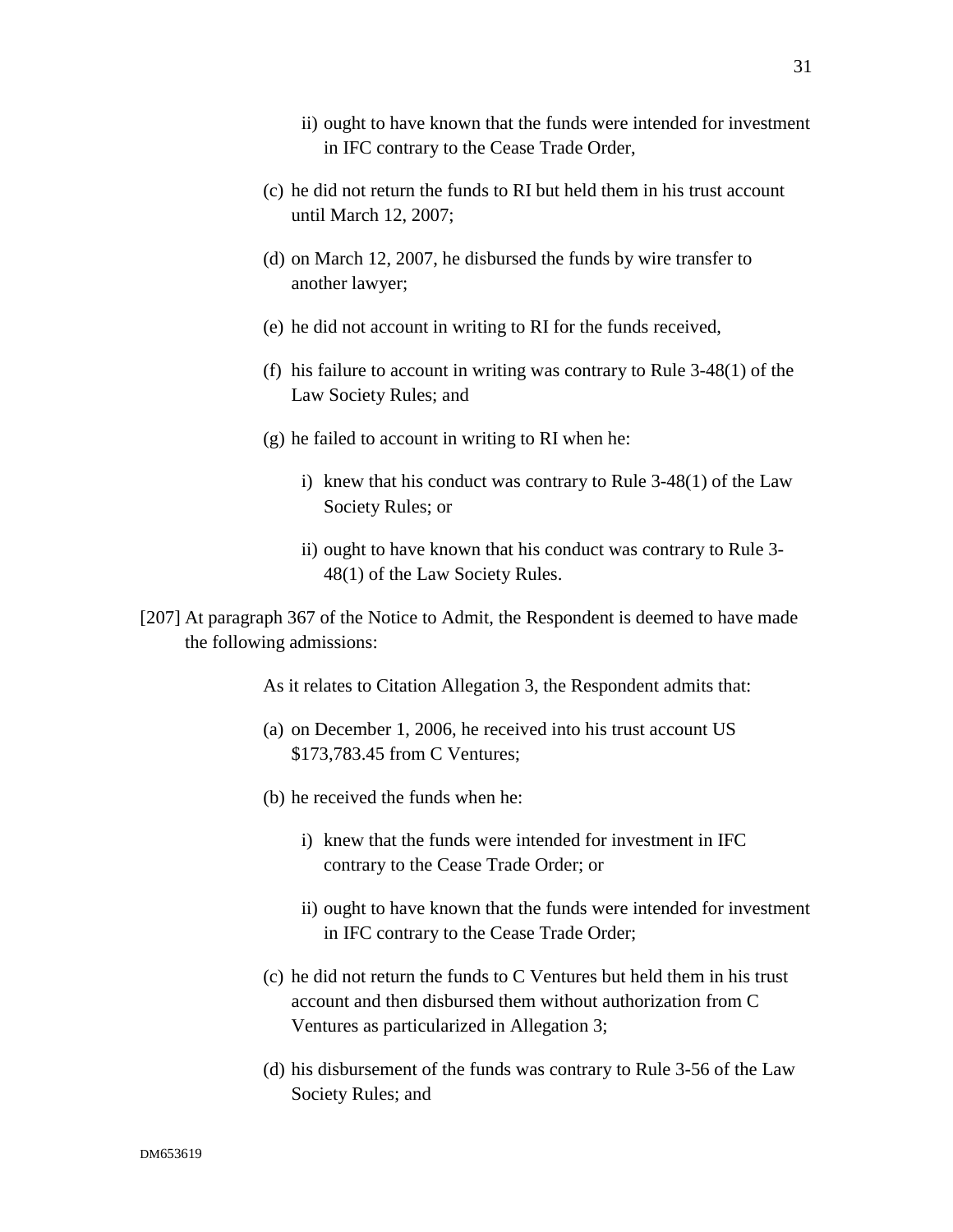- (e) when he disbursed the funds:
	- i) he knew he was acting contrary to Rule 3-56 of the Law Society Rules; or
	- ii) he ought to have known he was acting contrary to Rule 3-56 of the Law Society Rules.
- [208] At paragraph 369 of the Notice to Admit, the Respondent is deemed to have made the following admissions:

As it relates to Citation Allegation 4, the Respondent admits that:

- (a) in November 2006, in the course of acting for IFC, he received funds into his trust account from persons, as particularized in Allegation 4;
- (b) he disbursed the funds to US bank accounts controlled by IFC as particularized in Allegation 4;
- (c) he disbursed the funds without advising the following persons that he was not protecting their interests (the "Caution"):
	- i) SS and AS;
	- ii) RF;
	- iii) RJ;
	- iv) BK;
	- v) JB and MB;
	- vi) ML and SL;
	- vii) DA;
	- viii) BS and LS,
- (d) his failure to provide the Caution was contrary to Chapter 4, Rule 1 of the *Professional Conduct Handbook* then in force; and
- (e) by failing to provide the Caution;
	- i) he knew that he was acting contrary to Chapter 4, Rule 1 of the *Professional Conduct Handbook* then in force; or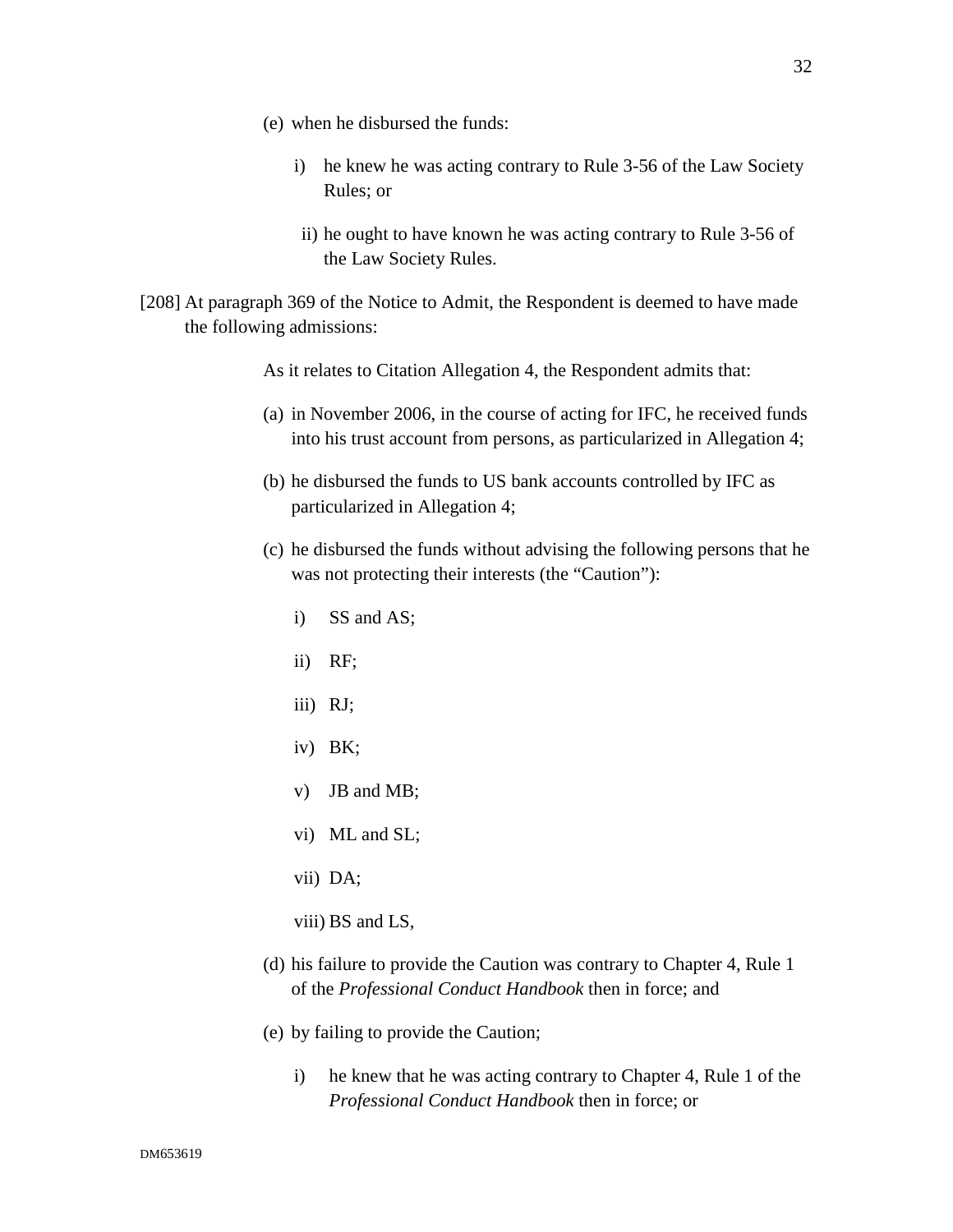ii) he ought to have known that he was acting contrary to Chapter 4, Rule 1 of the *Professional Conduct Handbook* then in force.

# **POSITION OF THE RESPONDENT**

- [209] The Respondent did not testify, call witnesses or provide any evidence in his reply to these allegations. Therefore the only evidence before this Panel of an explanation for the Respondent's actions is found in the Notice to Admit documents that contain the Respondent's replies to the Law Society's queries when this matter was under investigation.
- [210] In an interview with a Law Society investigator on June 1, 2007 the following is noted:
	- (a) Respondent acknowledges that he knew by November 16, 2006 that a "cease and desist order" had been issued by the BC Securities Commission. [Notice to Admit, Tab 56, p. 3]
	- (b) The Respondent explains that he is "pissed off" with MS because money was showing up in the Respondent's account and he did not know where it was coming from. [Notice to Admit, Tab 56, p. 5 & 6]
	- (c) When asked about whether the Respondent should have been suspicious about these money transfers the Respondent states:

Yes, kind of…I didn't really put my mind to it and,

I had a business relationship with him (MS) and had no reason to not believe what he told me.

(d) When asked about what was going through his mind at this time the Respondent states:

> When things calmed down mid-November I realized that IFC is not supposed to be trading but I am sending money to IFC… "Oh Shit!" [Notice to Admit, Tab 56, p. 6]

and later in the interview,

The evolution of the matter, it didn't dawn on me till early December. [Notice to Admit, Tab 56, p. 9]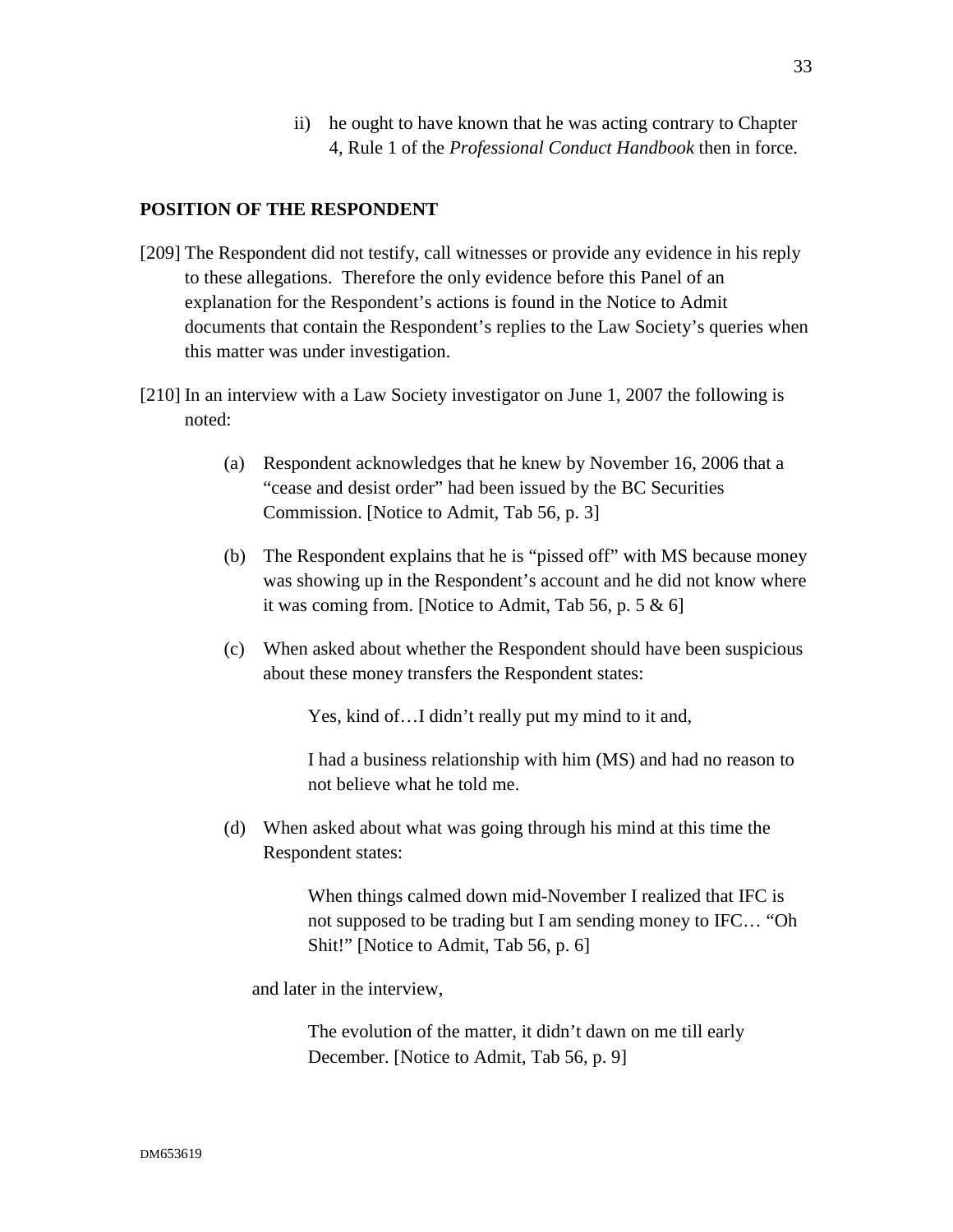[211] In a letter dated April 29, 2008 the Law Society asked the Respondent to clarify the following facts:

> The practice that you followed of opening your client files in the names of the investors, and then billing the investors, suggests that you were treating the investors as your clients.

> Based on the information I have received to date, my present view is that you were acting for these investors. However, I ask that you clarify your position on this point. If it is your position that you were not representing the investors, I ask what steps you took to comply with Rule 1 of Chapter 4 of the *Professional Conduct Handbook* …

[Notice to Admit, Tab 58, p. 4]

[212] The Respondent replied in a letter dated July 26, 2008 that:

… I did not know that funds were going to be coming to me from people other than MS and from people that I never authorized to deposit funds into my trust account. I only expected that MS would be depositing funds into my trust account. While the files had client names on them, I did not believe that I was acting for them. I never advised any of these depositors that I acted only for IFC, PP, DB or MS. When I discussed with MS who was going to pay me for my time, he advised me to bill the people that sent me the money since he felt they should be paying for my time. I never took steps under Rule 4 because I did not believe that I was acting for the depositors, other than MS.

I was told by MS and later by LA that if a US corporation was sending the funds to IFC then those transactions were exempt from securities action. My understanding was that each investor was setting up a US corporation and that their investment was made on behalf of a US corporation.

[Notice to Admit, Tab 59, p. 3]

[213] In answer to further enquiries of the Law Society concerning the Respondent's understanding of the law in this matter, the Respondent explained in a letter dated February 22, 2009:

> The issue of the US company was one that I have indicated I was advised on by MS and LA. I did not do any independent research on this issue since it made sense to me that their US corporation would not be subject to the BCSC Order. [Notice to Admit, Tab 61, p. 1]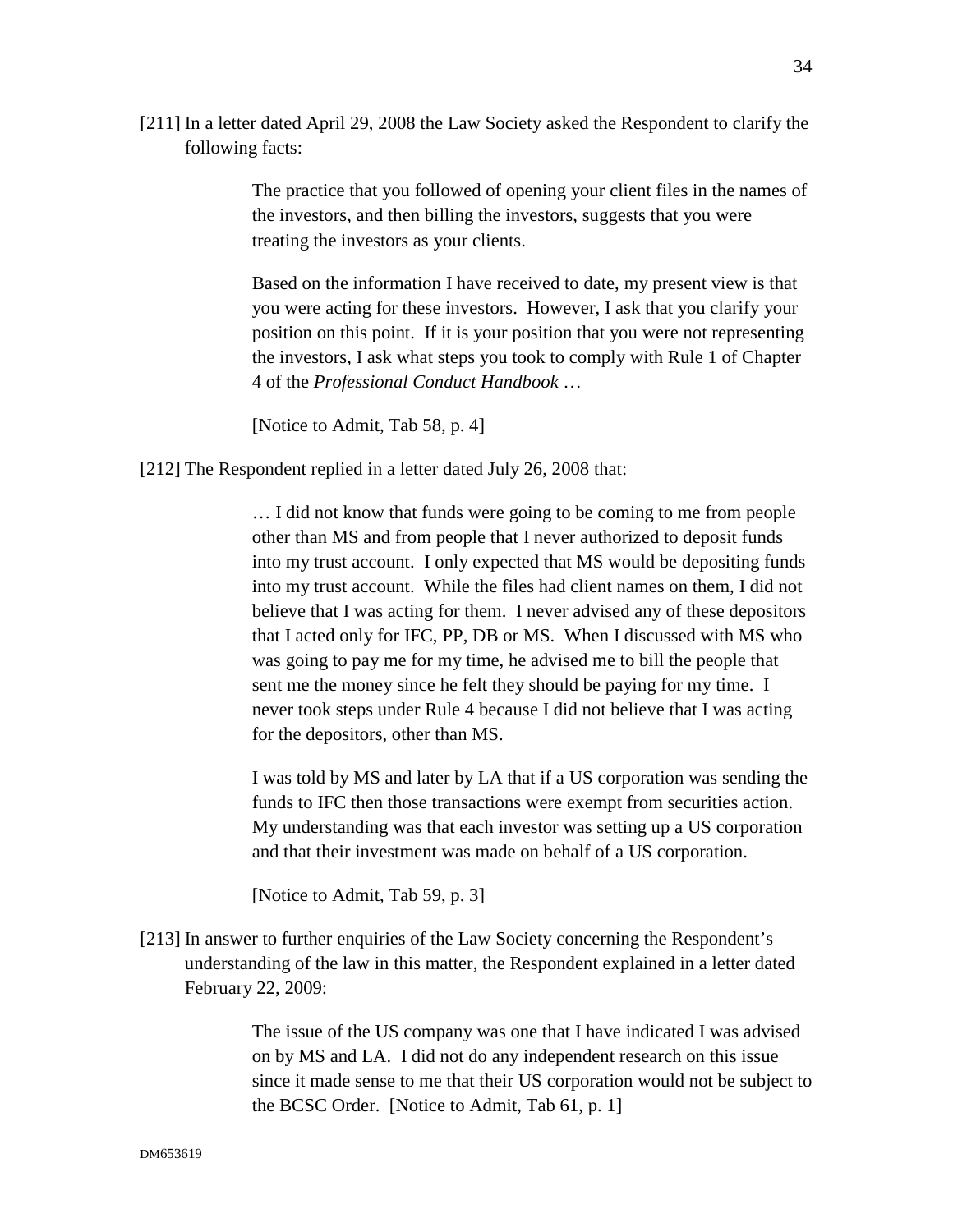[214] In a letter dated April 21, 2009 (but actually sent on March 10, 2010), the Respondent further explained why he did not give a warning to any of the investors:

> … I was extremely busy when these funds were sent to me. … During this time a number of people that I did not know were calling my office demanding that their funds be sent to IFC as soon as possible. At this time, some of these people could not be identified by me … I never considered my obligation under Rule 1 at that time …

[Notice to Admit, Tab 66, p. 1]

[215] Further, in this letter the Respondent explained why he continued to receive pooled money after he became aware of the BC Securities CTO:

> Once I was able to ascertain who sent me those funds I simply forwarded then [sic] to IFC without any consideration for the temporary order of the BCSC. I was too busy to sit back and think about my situation and so I never considered that I might be covered by the BCSC Order. … I simply did not consider the effect of the BCSC Order at the time due to all of the demands on my time that were occurring at that time.

[Notice to Admit, Tab 66, p. 1]

## **SUBSEQUENT OUTCOMES FOR OTHER PARTIES IN THE IFC MATTER**

- [216] Criminal charges were laid against PP and MS. PP, a U.S. citizen, pleaded guilty to mail fraud in a US court on September 29, 2009 and was given a jail sentence. MS, a Canadian citizen, pleaded guilty in B.C. Supreme Court to defrauding members of the public and was also given a jail sentence.
- [217] Civil judgments were entered against IFC and IFC Principals in the U.S. in 2007.

#### **BURDEN OF PROOF AND STANDARD OF PROOF**

[218] This Panel is mindful of the burden of proof which is always with the Law Society. The standard of proof is the civil standard of proof on a balance of probabilities. See *FH v. MacDougall*, 2008 SCC 53; *Law Society of BC v. Harding*, 2014 LSBC 30.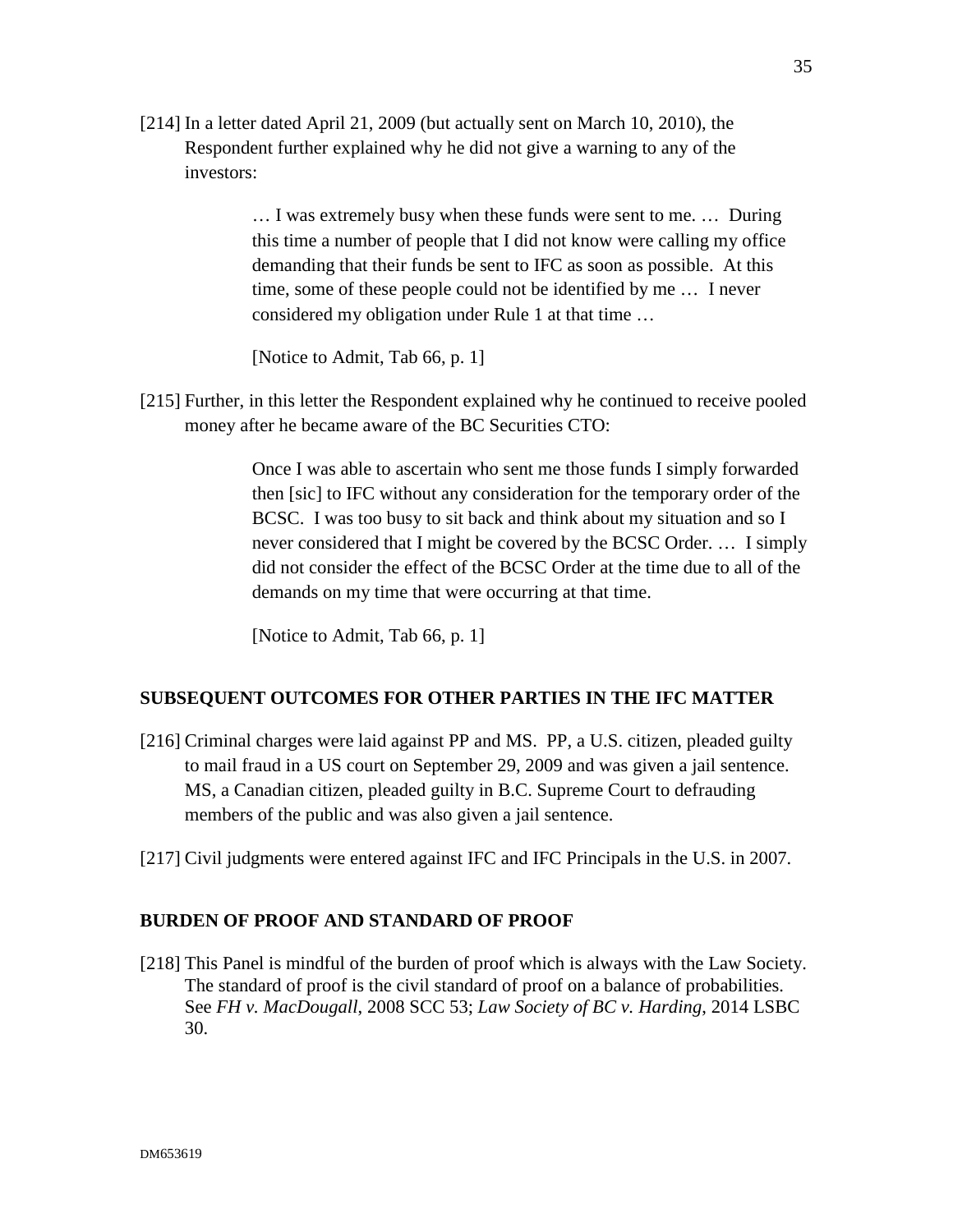## **PROFESSIONAL MISCONDUCT**

[219] If any of the allegations are proven, the Panel must then consider if the proven allegations amount to a finding under s. 38(4) of the *Legal Profession Act* of which professional misconduct is the most serious finding. The Panel adopts the definition of professional misconduct as set out in *Law Society of BC v. McCandless*, 2010 LSBC 03 at paragraph 40:

> Professional misconduct is not defined in the *Legal Profession Act,* the Law Society Rules or the *Professional Conduct Handbook*. However, the case law as laid out in *Law Society of BC v. Hops*, [2000] LSDD No. 11 and evolved in *Law Society of BC v. Martin*, 2005 LSBC 16 characterizes the test as "whether the facts as made out disclose a marked departure from that conduct the Law Society expects of its members; if so, it is professional misconduct."

## **ISSUE**

[220] Does the evidence support a finding that the Respondent committed professional misconduct as alleged in any or all of the four allegations in the citation?

#### **ANALYSIS**

- [221] Although it was later proven in other proceedings such as the BC Securities Commission that IFC was a fraudulent enterprise, it is not necessary to make a finding that the Respondent knew that IFC or its principals were perpetrating a fraud for a finding of profession misconduct to be found.
- [222] However, a lawyer's duties to his client and the public may require action long before a fraud becomes known or determined. In being cognizant of these duties and being constantly vigilant of those who would prey upon the unsuspecting, a lawyer may prevent a harm or loss from occurring or continuing.
- [223] Chapter 4 of the *Professional Conduct Handbook* provides a footnote that covers the situation at hand:
	- 3. A lawyer has a duty to be on guard against becoming the tool or dupe of an unscrupulous client or of persons associated with such a client and, in some circumstances, may have a duty to make inquiries. For example, a lawyer should make inquiries of a client who: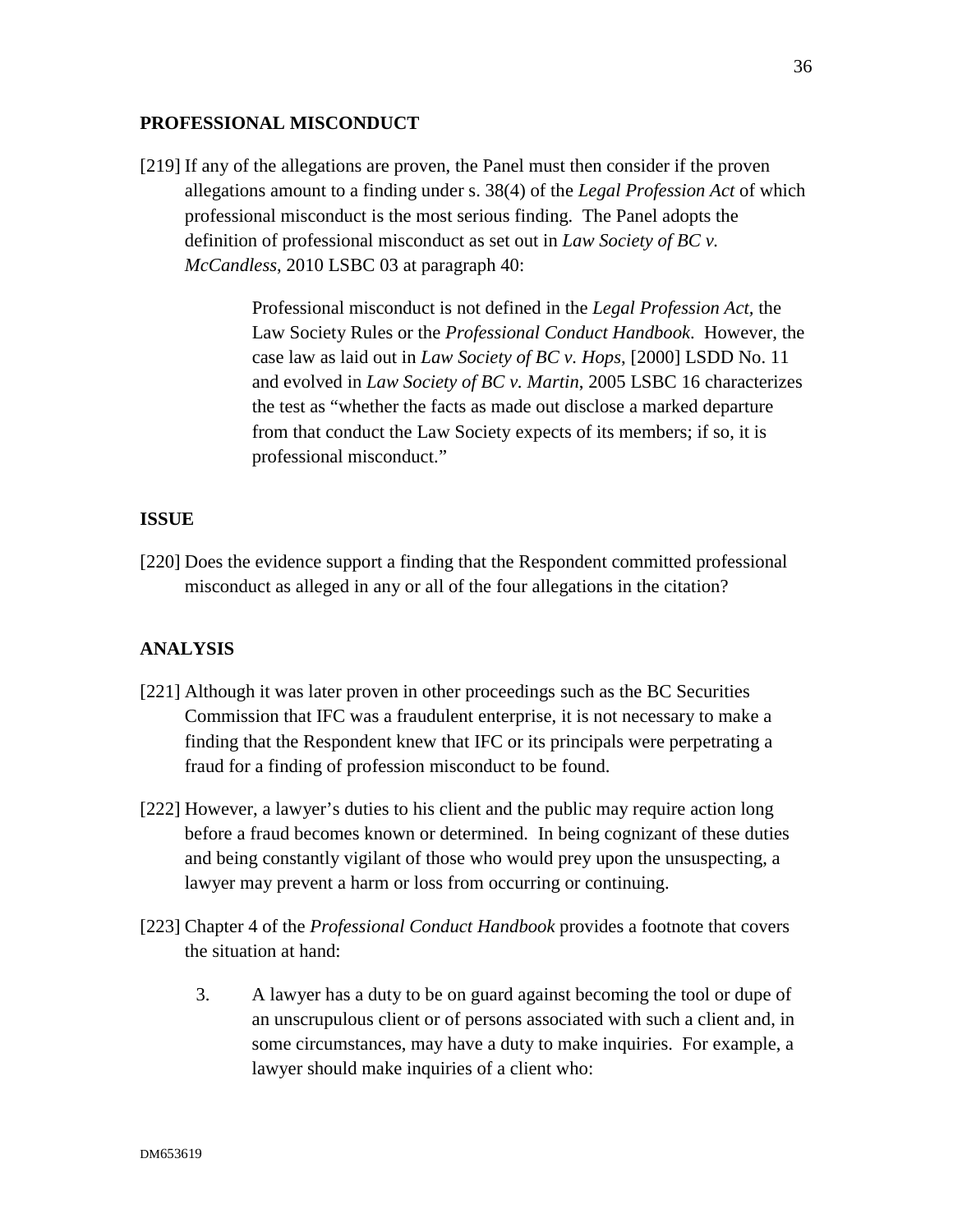- (a) Seeks the use of the lawyer's trust account without requiring any substantial legal services from the lawyer in connection with the trust matters, or
- (b) Promises unrealistic returns on their investment to third parties who have placed money in trust with the lawyer or have been invited to do so.
- [224] The case of *Law Society of BC v. Skogstad*, 2008 LSBC 19 at paragraphs 54, 56 and 59, is instructive as to the public interest these rules are designed to protect:
	- [54] The evil to which that provision in the *Handbook* is directed is the fear that an unsophisticated and unrepresented party in his or her dealings with a lawyer will develop the impression that the lawyer is representing them in circumstances where that impression is not accurate. On the facts of this case we have a large number of individuals, at least some of whom are likely to be unsophisticated, making trust deposits to the account of a lawyer who has been represented to them as the "lawyer for the pool".
	- …
	- [56] It is likely that the Respondent's reluctance to adopt that characterization of his role is a result of the responsibilities that are engaged by that finding. In particular, we find that the provisions of Chapter 4, Ruling 1 are applicable. If he is the lawyer for the pool and at the same time is not the lawyer for the individual investors, then he must tell them that he is not their lawyer. The evidence on this point is uncontroverted. He not only did not advise the individual investors that he was not protecting their interests, in the case of at least 183 of those individual investors, he was not able to tell them that he was not protecting their interests because he did not know who they were. That deficiency is the subject of another count in the citation in this matter.
	- …
	- [59] The count does not require that unrepresented members of the public actually rely on the belief that the Respondent is representing their interests. It is sufficient for the circumstances to be such that their interests were not being protected by the Respondent, although, in the circumstances of this case, in our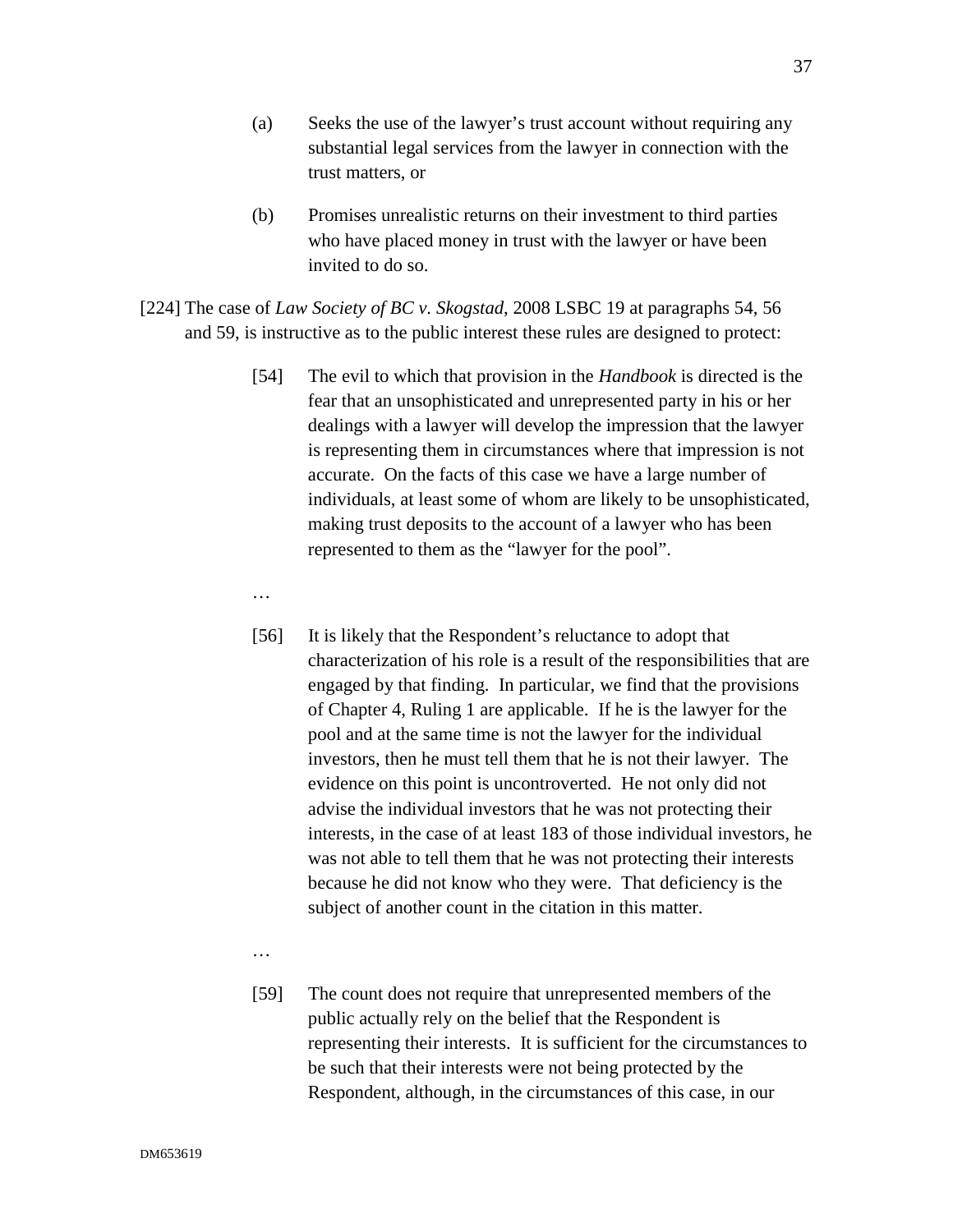view, it was reasonable for the investors to expect that the Respondent's involvement represented some level of protection for their individual interests.

[225] A number of things should have raised red flags for the Respondent:

- (a) The Respondent ignored the information provided in the CTO about fraudulent investor schemes.
- (b) The Respondent was doing minimal or no legal work for any of the parties. His trust account was simply being used to transfer money.
- (c) The Respondent was being told to bill the investors for his work even though he was not acting for them.
- (d) The Respondent trusted MS and did not question his instructions because they had a previous business relationship.
- (e) The IFC file was moved to the Respondent from another lawyer; the Respondent did not inquire of Mr. McCandless (IFC's previous lawyer) why he was not accepting money on behalf of IFC.
- (f) The Respondent did not understand the law in this area (securities law).
- (g) The Respondent did not research the law.
- (h) The Respondent did not seek out an opinion from a lawyer familiar with securities law.
- (i) The Respondent relied on MS and LA for their understanding of securities law in the United States (it is nowhere stated that MS or LA had any expertise in this area).
- [226] In addition to those red flags, the Respondent ignored an order of a statutory body. This alone is conduct that would be of grave concern to the Law Society.
- [227] The recent case of *Law Society of BC v. Jensen*, 2014 LSBC 14, is instructive on at least two points relevant to this case. At paragraph 31:

The arrival of \$200,000 US at the office for a client brings with its arrival a certain amount of inquiry and diligence.

And at paragraph 57: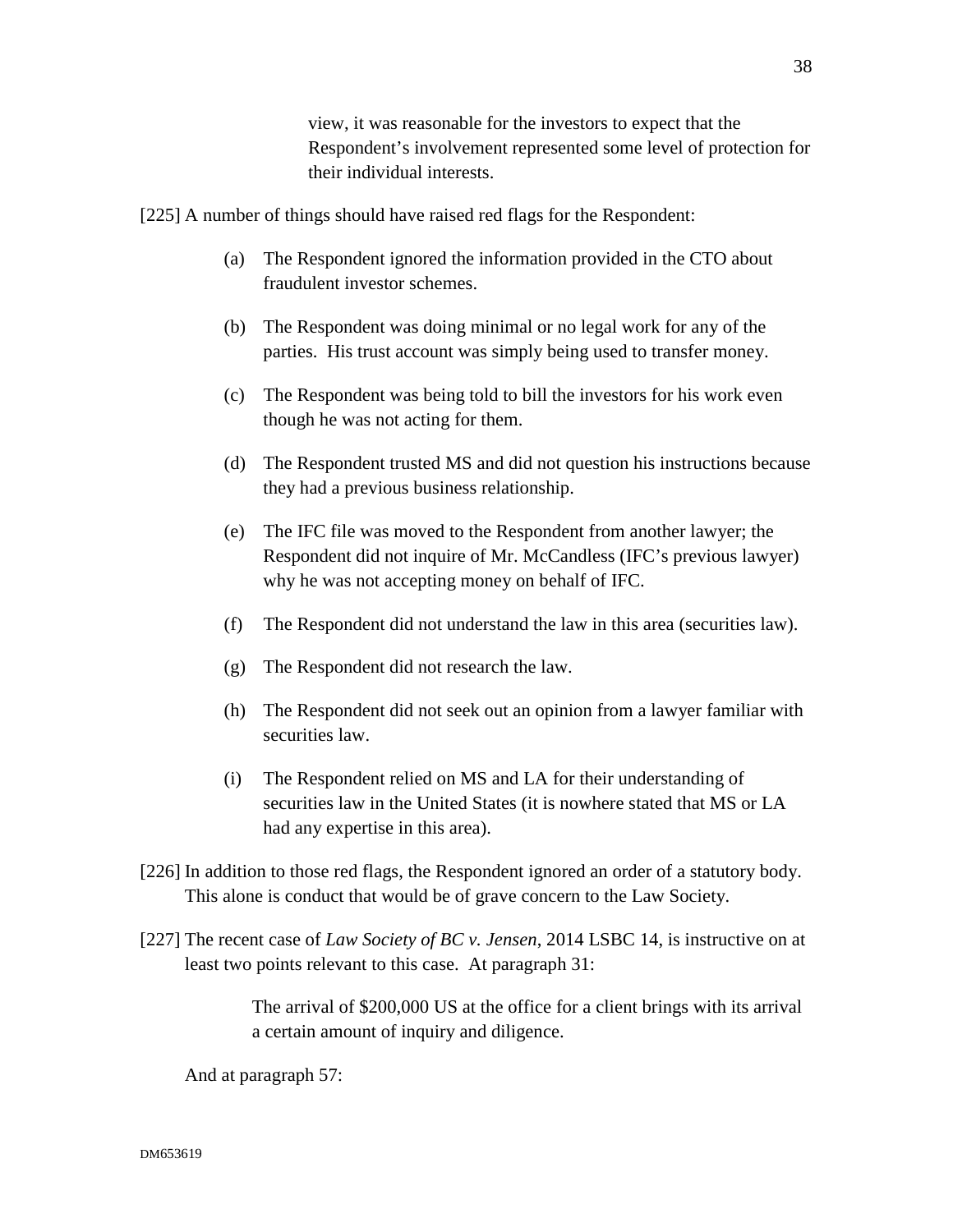The issue of friendship is also troubling. We find that friendship should give rise to propriety and not short cuts.

- [228] The arrival of substantial amounts of money in the Respondent's trust account seemed to raise no concern to the Respondent, other than he could not immediately identify who had sent him the money. His explanation that he was too busy and therefore did not address his mind to the numerous issues that should have been obvious to see, is well beyond mere carelessness.
- [229] It should have been obvious from the beginning that something was amiss. Had the Respondent scratched beneath the surface, he would have seen that the IFC Principals were using the Respondent's position as a lawyer to enhance their ability to perpetrate a fraud on naïve investors. The evidence shows that some of the investors had no clear understanding of their true relationship with the Respondent; that the Respondent submitted a bill to HS and CS (which they paid) is particularly disturbing.
- [230] The Respondent has raised no argument in his defence other than that he was not involved in the creation of the IFC scheme or knowingly perpetrated the scheme as was determined with Mr. McCandless in a separate Law Society hearing. This is true, and as stated at the outset of these reasons, there is no evidence to suggest that the Respondent was involved in committing or knowingly aiding the commission of the IFC fraud. However, although this may only lessen the degree of blameworthiness, it is not a requirement in proving the allegations set out in the citation.
- [231] Further, whether the Respondent's actions or inactions were the result of specific intent or wilful blindness or negligence is of no consequence to the victims of the IFC scheme. Being a lawyer is analogous to a surgeon operating on a patient  $-$  a mistake by either professional, whether specifically intended or through negligence – the consequences for the patient or client can be severe and permanent. The duties of a lawyer are designed not only to uphold the honour of the profession but to prevent harm as well. Being too busy to be diligent is not acceptable.
- [232] There was no authority presented concerning a lawyer acting contrary to a statutory body's order such as the Security Commission's CTO in this case. However, in two recent cases it was held that a breach of a court order is a very serious matter. See *Law Society of BC v. Scholz*, 2008 LSBC 16, *Law Society of BC v. Kirkhope*, 2013 LSBC 35*,* and *Law Society of BC v. Lessing,* 2013 LSBC 29. In *Scholz* at paragraph 8 the panel stated: